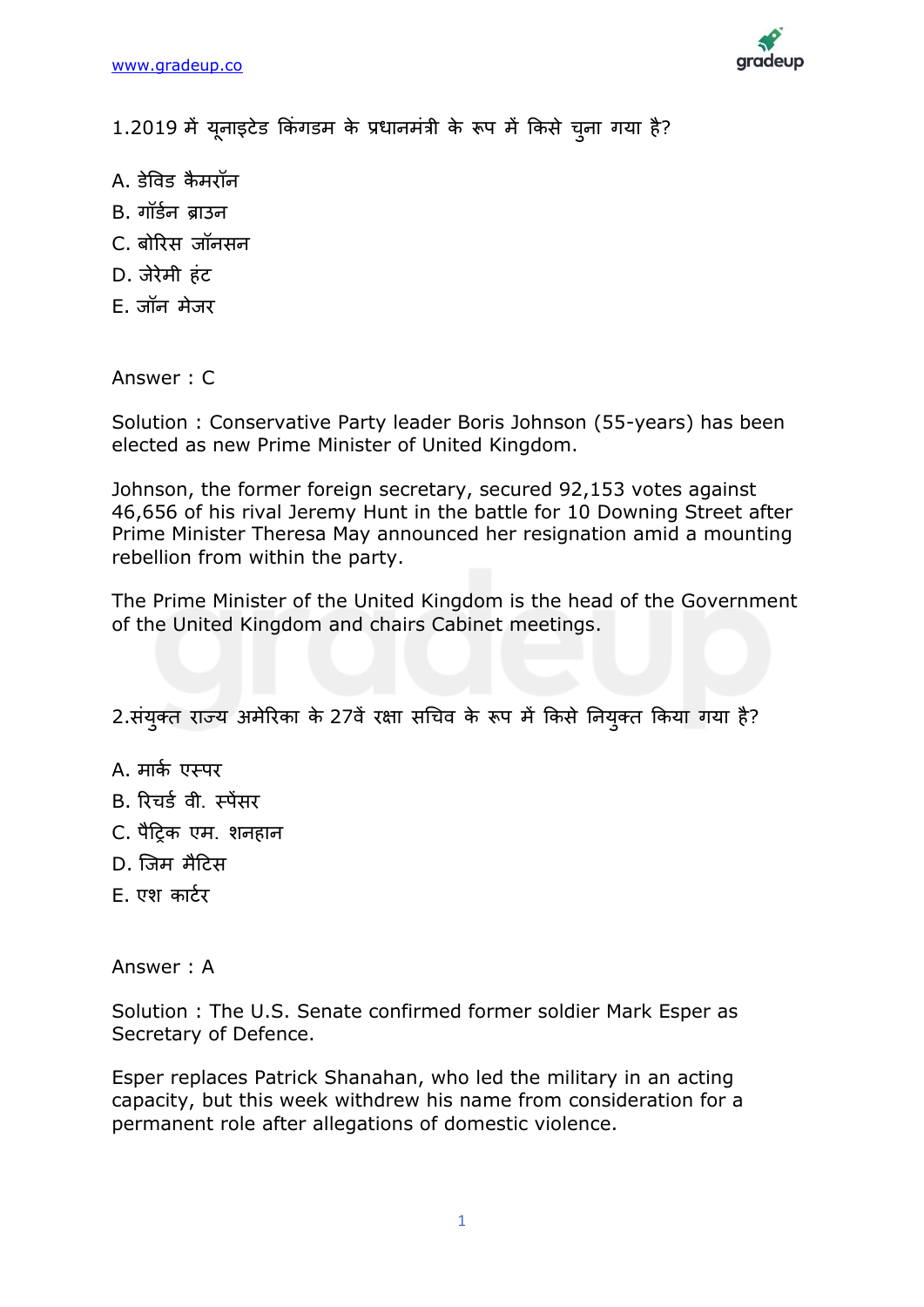

The Pentagon is the headquarters of the United States Department of Defense, located in Arlington County, 'Virginia, across the Potomac River from Washington, D.C.

3."Kargil: Untold stories from the War" पुस्तक ककसने लिखी है?

- A. आनंद नीलकांतन
- B. चेतन भगत
- C. गणेश डेिी
- D. रचना बिष्ट रावत
- $F.$  रस्किन बान्ड

Answer : D

Solution : On the 20th anniversary of the Kargil War a new book titled, "Kargil: Untold stories from the War" authored by Rachna Bisht Rawat released in New Delhi.

The book is based on Rawat's interviews with war survivors and martyrs' families, take the readers to the treacherous Himalayan mountains.

This book is a tribute to their courage and that of their families, who have faced their loss with such dignity.

The 'Kargil war' lasted for nearly three months, initiated in May of 1999 in an effort to displace Pakistani soldiers from the peaks they had occupied on the Indian side of the Line of Control (LoC).

4.वैश्विक नवाचार सूचकांक (जी.आई.आई) रैंकिंग रिपोर्ट के अनुसार, वैश्विक नवाचार सूचकािंक 2019 में भारत का रैंक क्या है?

- A. 52वां
- B. 53िािं
- C. 54िािं
- D. 51िािं
- E. 57िािं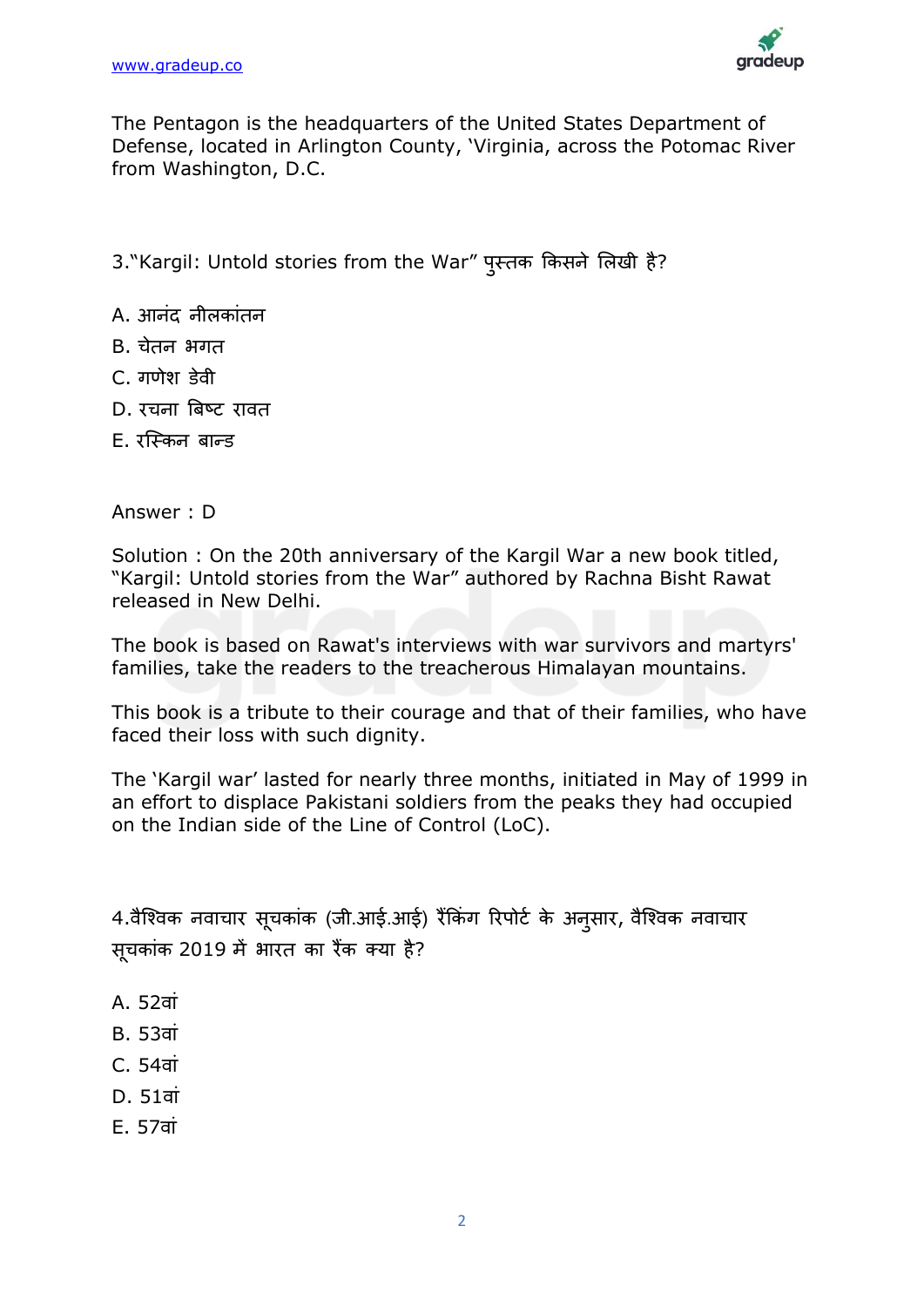

Answer : A

Solution : India improved its ranking in the global innovation index by five places to 52nd in 2019 from 57th position last year.

The GII rankings are published annually by Cornell University, INSEAD and the UN World Intellectual Property Organisation (WIPO) and GII Knowledge Partners.

5.निम्न में से कौन 'मोहन बागान रत्न' 2019 से सम्मानित होने वाला पहला गैर-फुटबॉल खिलाडी है?

- A. केशव दत्त
- B. विराट कोहिी
- C. पी.वी. सिंध
- D. पुलेला गोपीचंद
- E. साइना नेहवाल

Answer : A

Solution : Former India Football Captain Prasun Banerjee and two-time Olympic gold medallist Keshav Dutt has been chosen for the 'Mohun Bagan Ratna' 2019.

This is for the first time Mohun Bagan's executive committee has decided to confer their highest honour to a non-footballer.

The Mariners will also give Life Memberships to Sourav Ganguly, Chuni Goswami, Dr Vece Paes, Prasenjit Chatterjee and Deb Shankar Halder.

6.2019-20 में 'कृषि निर्यात नीति के कार्यान्वयन' के लिए केंद्र सरकार ने कितनी राशि स्वीकृत की है?

- A. 109.6 करोड रुपये
- B. 195.4 करोड रुपये
- C. 269.25 करोड रुपये
- D. 206.8 करोड रुपये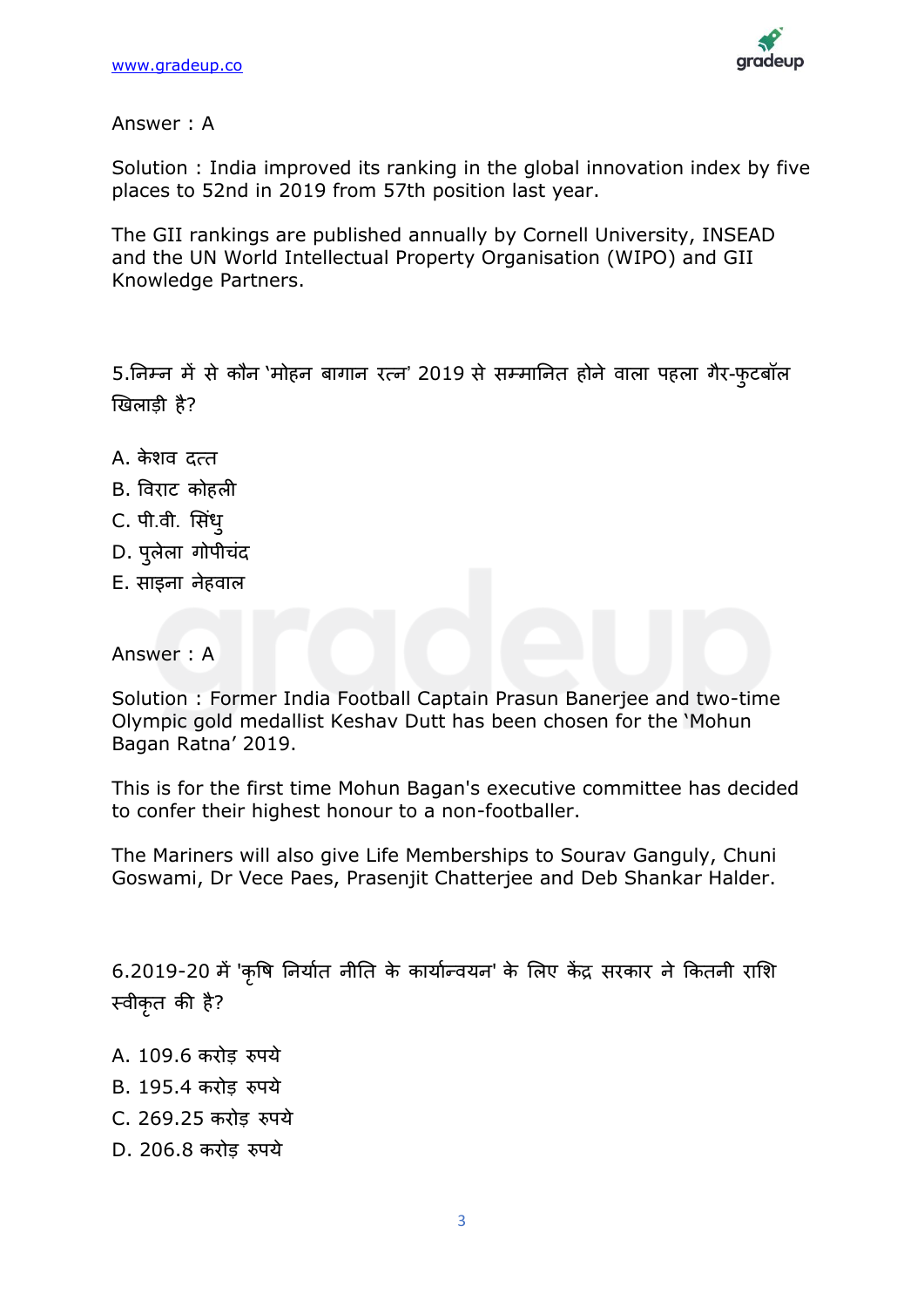

E. इनमें से कोई नहीिं

Answer : D

Solution :

The Union Government has approved an outlay of Rs 206.8 crore for a central sector scheme titled 'Implementation of Agriculture Export Policy' for the financial year 2019-20.

The 'Agriculture Export Policy, 2018' is aimed at doubling farmers' income by 2022.

7.21वें राष्ट्रमंडल टेबल टेनिस महिला चैंपियनशिप 2019 का खिताब किसने जीता है?

- A. इंगलैंड
- B. सिंगापुर
- C. भारत
- D. होंग-कोंग
- E. मिेलशया

Answer : C

Solution :

India women's team clinched their maiden Commonwealth Table Tennis Championships title, beating England 3-0 in the final.

The Indian women team won the gold for the first time in the history in the commonwealth games.

8.शतरिंज में भारत के 64िें ग्रैंडमास्टर कौन बने हैं?

- A. एस. अरुण प्रसाद
- B. श्रीनाथ नारायणन
- C. पृथु गुप्ता
- D. चगरीश ए. कौलशक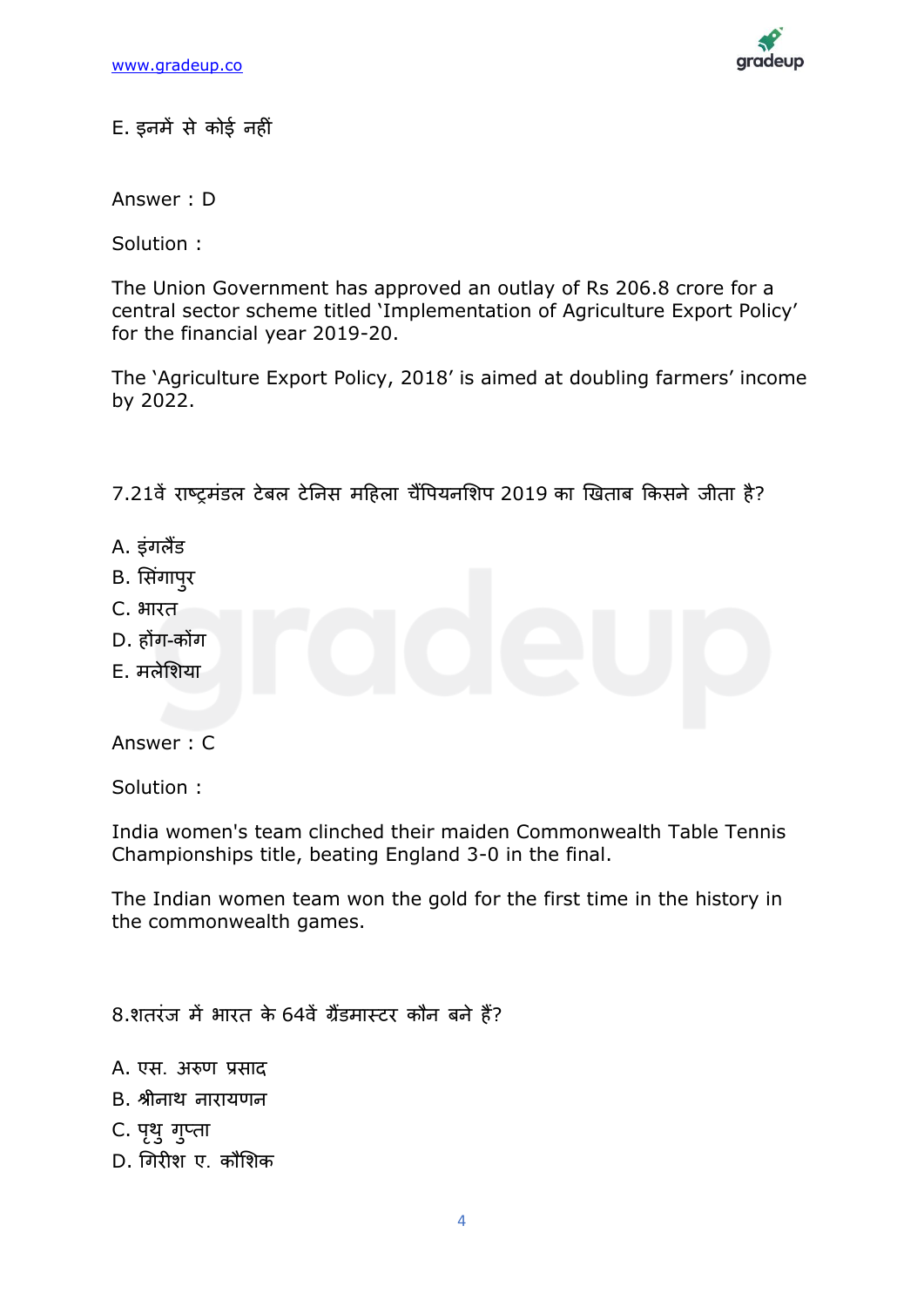

 $E.$  जी.एन. गोपाल

Answer : C

Solution :

Delhi's Prithu Gupta has become India's 64th Grandmaster, crossing the Elo threshold of 2500 points after beating IM Lev Yankelevich in the fifth round of the Portuguese League 2019.

Gupta has achieved the sensational feat at the age of 15 years, 4 months and 10 days.

Gupta received his first GM norm at the Gibraltar Masters last year, before achieving the second norm at the Biel Masters the same year.

Grandmaster (GM) is a title awarded to chess players by the world chess organization FIDE.

9.आयरलैंड में ब्रिटिश ओपन का खिताब किसने जीता है?

- A. शेन िोरी
- B. हेनररक स्टेंसन
- C. जॉडडन स्पीथ
- D. फ्ािंसेस्को मोलिनारी
- E. इनमें से कोई नहीिं

Answer : A

Solution :

Irishman Shane Lowry wins British Open to claim his first major golfing title at Royal Portrush.

Lowry became the second player from the Republic of Ireland to win a major after Padraig Harrington.

The 2019 Open Championship was the 148th Open Championship, played at Royal Portrush Golf Club in County Antrim, Northern Ireland.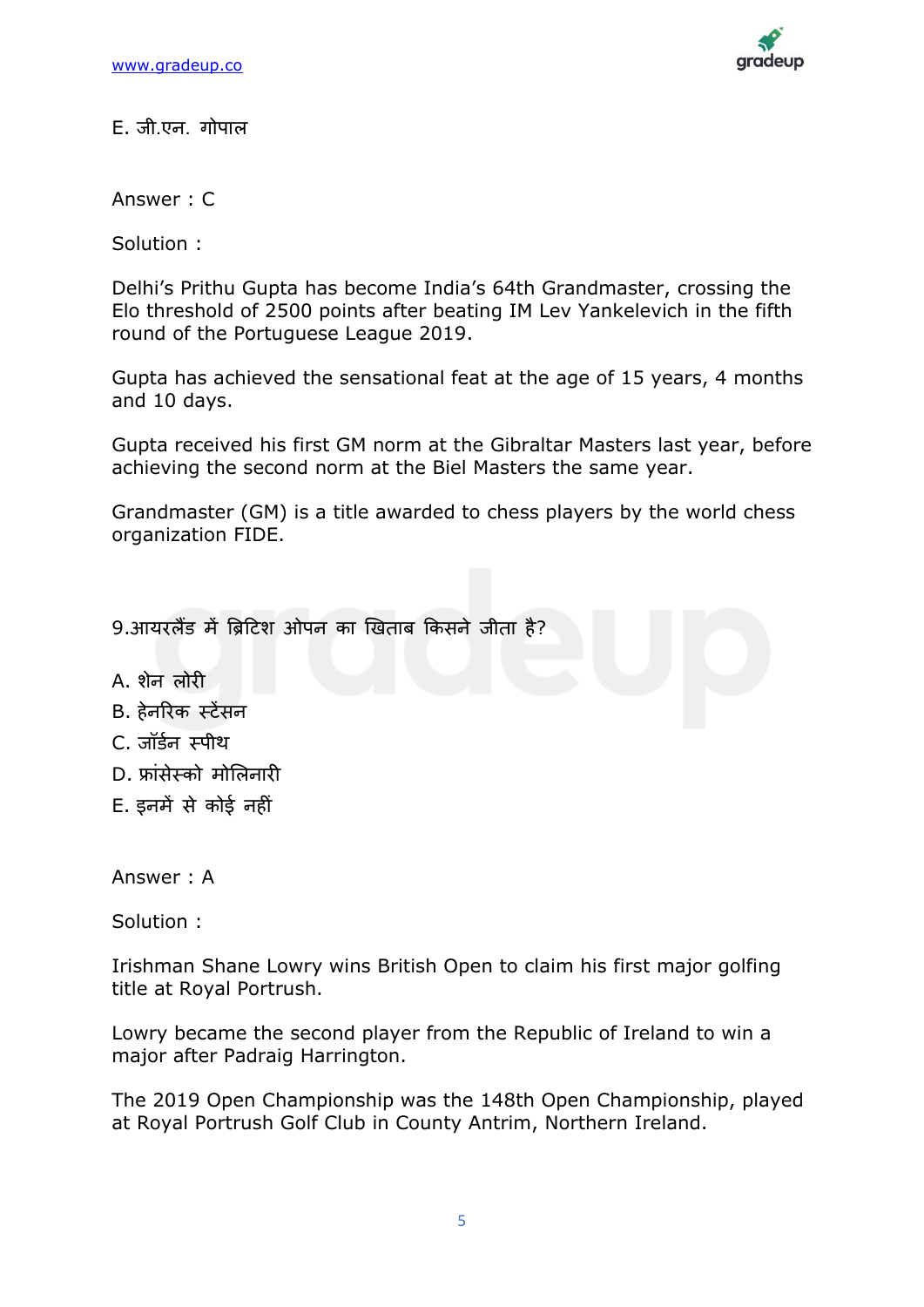

10.ननम्न में से कौन सा देश 2020 में आई.एस.एस.एफ विवि कप की मेजबानी करेगा?

- A. जापान
- B. अमेररका
- C. चीन
- D. भारत
- E. इनमें से कोई नहीिं

Answer : D

Solution :

International Shooting Sport Federation (ISSF) has approved India's application to host the ISSF World Cup stages from 15 to 26 March 2020.

World Cup will be held at the Dr. Karni Singh Range, Tughlakabad in New Delhi.

The ISSF World Cup was introduced by the International Shooting Sport Federation in 1986 to provide a homogeneous system for qualification to the Olympic shooting competitions.

11.21वें राष्ट्रमंडल टेबल टेनिस पुरुष चैंपियनशिप 2019 का खिताब किसने जीता है?

- A. इिंगिैंड
- B. सिंगापुर
- C. भारत
- D. हााँग-कााँग
- E. मिेलशया

Answer : C

Solution :

Indian men defended their crown beating England while the women blanked Singapore for their maiden title at the Commonwealth Table Tennis Championships in Cuttack.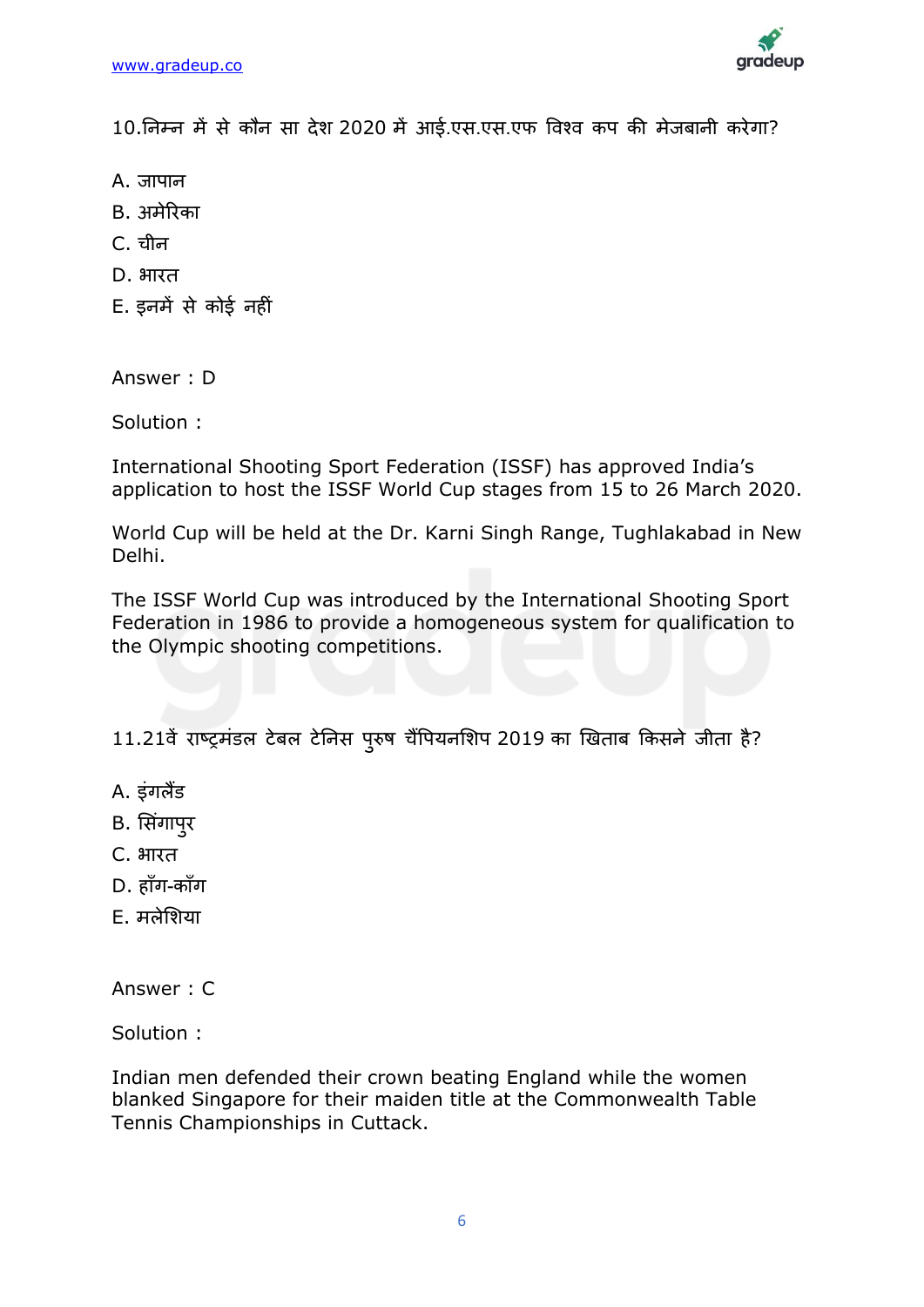

England tried to change the script but the Indian men brought in a twist to the tale through birthday boy Harmeet Desai to end the English hopes to lift the Host Association's Cup.

The men beat England 3-2 while Indian women defeated England 3-0 to dethrone the defending champions Singapore who had a stranglehold on the trophy since 1997. After having won the Cup for eight consecutive times, their vice-like grip was snapped when they chose to send a weak team.

12.जकार्ता, इंडोनेशिया में आयोजित इंडोनेशिया ओपन बी.डब्ल्यू.एफ टूर सुपर 1000 टूर्नामेंट ककसने जीता है?

- A. अकाने यामागुची
- B. चने युफेई
- C. नोजोमि ओकुहारा
- D. पी.वी. सिंध
- E. साइना नेहवाल

Answer : A

Solution :

Japan's Akane Yamaguchi has won the Indonesia Open BWF Tour Super 1000 tournament held in Jakarta, Indonesia.

She defeated India's P.V. Sindhu in the title clash by 21-15, 21-16.

The 2019 Indonesia Open was the fourteenth tournament of the 2019 BWF World Tour and also part of the Indonesia Open championships.

13.निम्न में से किस बॉलीवड स्टार को ला ट्रोब यूनिवर्सिटी दवारा डॉक्टरेट की मानद उपाधि से सम्माननत ककया जाएगा?

- A. शाहरूख खान
- B. सिमान खान
- C. आलमर खान
- D. अक्षय कुमार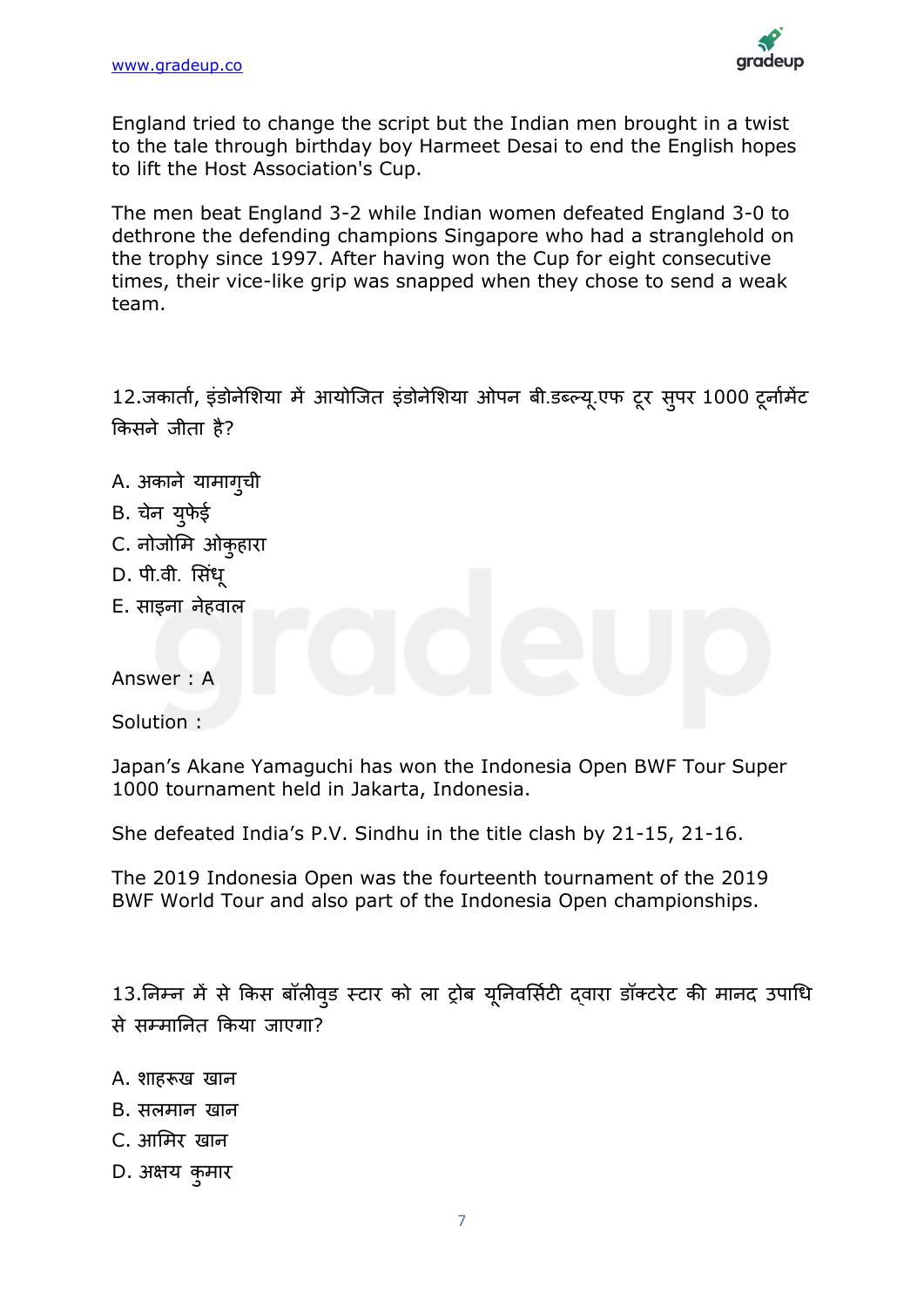

E. अजय देवगन

Answer : A

Solution :

Bollywood superstar Shah Rukh Khan to be honoured with an honorary doctorate degree from La Trobe University at its Melbourne campus in Bundoora.

The award is for his contributions towards underprivileged children, women empowerment initiatives through Meer Foundation.

La Trobe University is the first Australian university to award Khan with an Honorary Degree, Doctor of Letters (honoris causa).

14.निम्न में से किस बैंक ने "ABHi" नामक आर्टिफिशियल इंटेलिजेंस (ए.आई) इंटरैक्टिव एसिस्टेंट चैटबोट लॉन्च किया है?

- A. आिंध्र प्रदेश
- B. इलाहाबाद बैंक
- C. यूननयन बकैं ऑफ इिंडडया
- D. आई.सी.आई.सी.आई बैंक
- E. इनमें से कोई नहीिं

Answer : A

Solution :

Andhra Bank has launched an Artificial Intelligence interactive assistant chatbot named "ABHi."

Using the chatbot that is available on the official website of Andhra Bank i.e www.andhrabank.in.

Its customer can get access to instant information  $24 \times 7$ , anytime they want.

15.गुजरात के नए राज्यपाल के रूप में किसे नियुक्त किया गया है?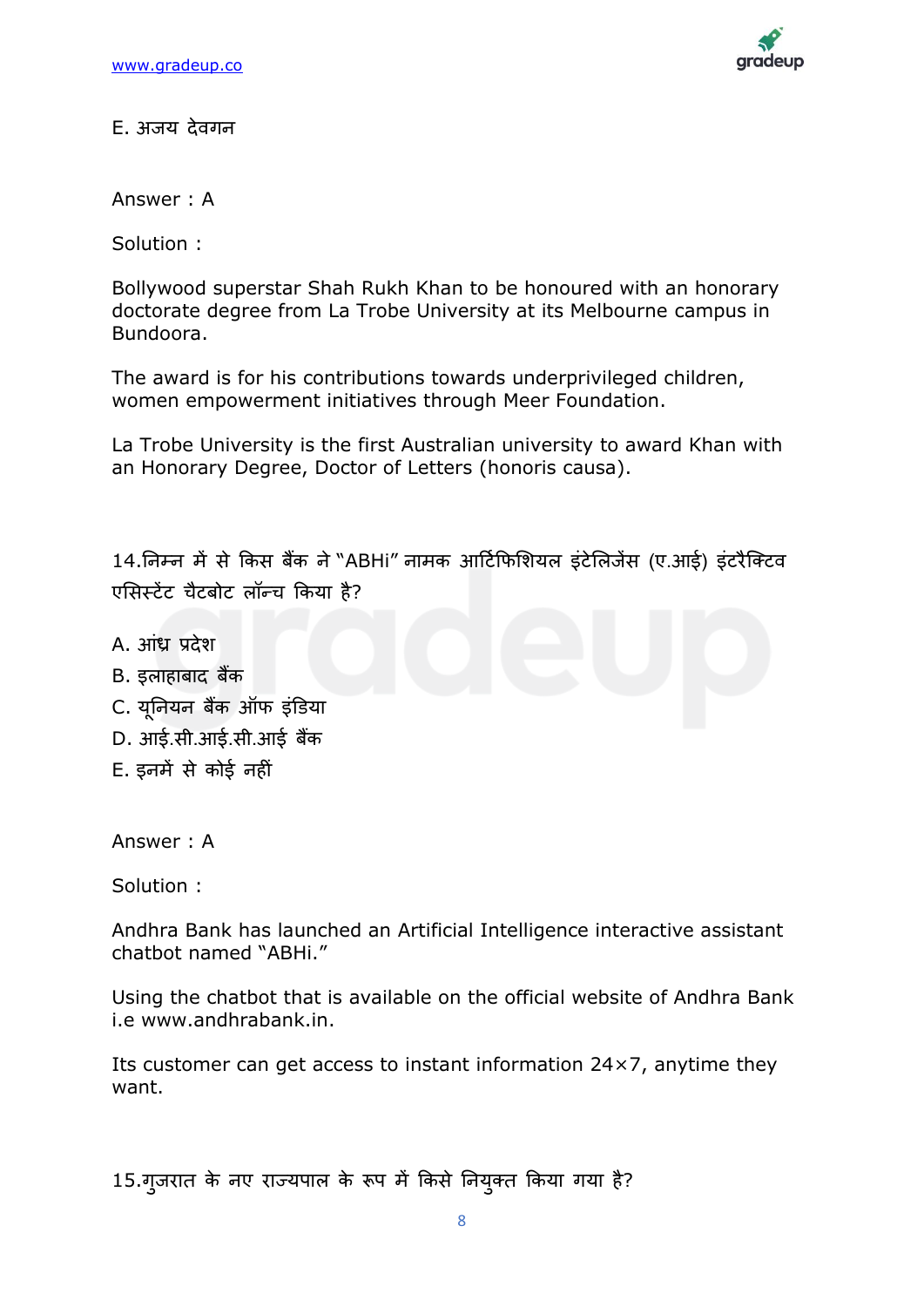

- A. अनुसैया उइके
- B. विनोद दुग्गल
- C. आचार्य देवव्रत
- D. किराज लमश्रा
- E. बी.बी. हररचिंदन

Answer : C

Solution :

President Ram Nath Kovind has appointed Acharya Devvrat as the Governor of Gujarat.

Mr. Acharya Devvrat will replace OP Kohli.

The governors (exist in the states) and lieutenantgovernors/administrators (union territories and in the NCT of Delhi) of the states and union territories of India have similar powers and functions at the state level as that of the President of India at Union level.

16.निम्न में से कौन अंतर्राष्ट्रीय सौर गठबंधन (आई.एस.ए) में शामिल होने वाला 76वां हस्ताक्षरकर्ता देश बन गया है?

- A. यमन
- B. जाजम्बया
- C. नाइजर
- D. पलाऊ
- $F$  बोमिनिका

Answer : D

Solution :

Palau has become the 76th signatory country to join the International Solar Alliance (PCA).

According to the United Nations Framework Convention on Climate Change (UNFCCC), The organisation aims to deploy over 1,000 gigawatts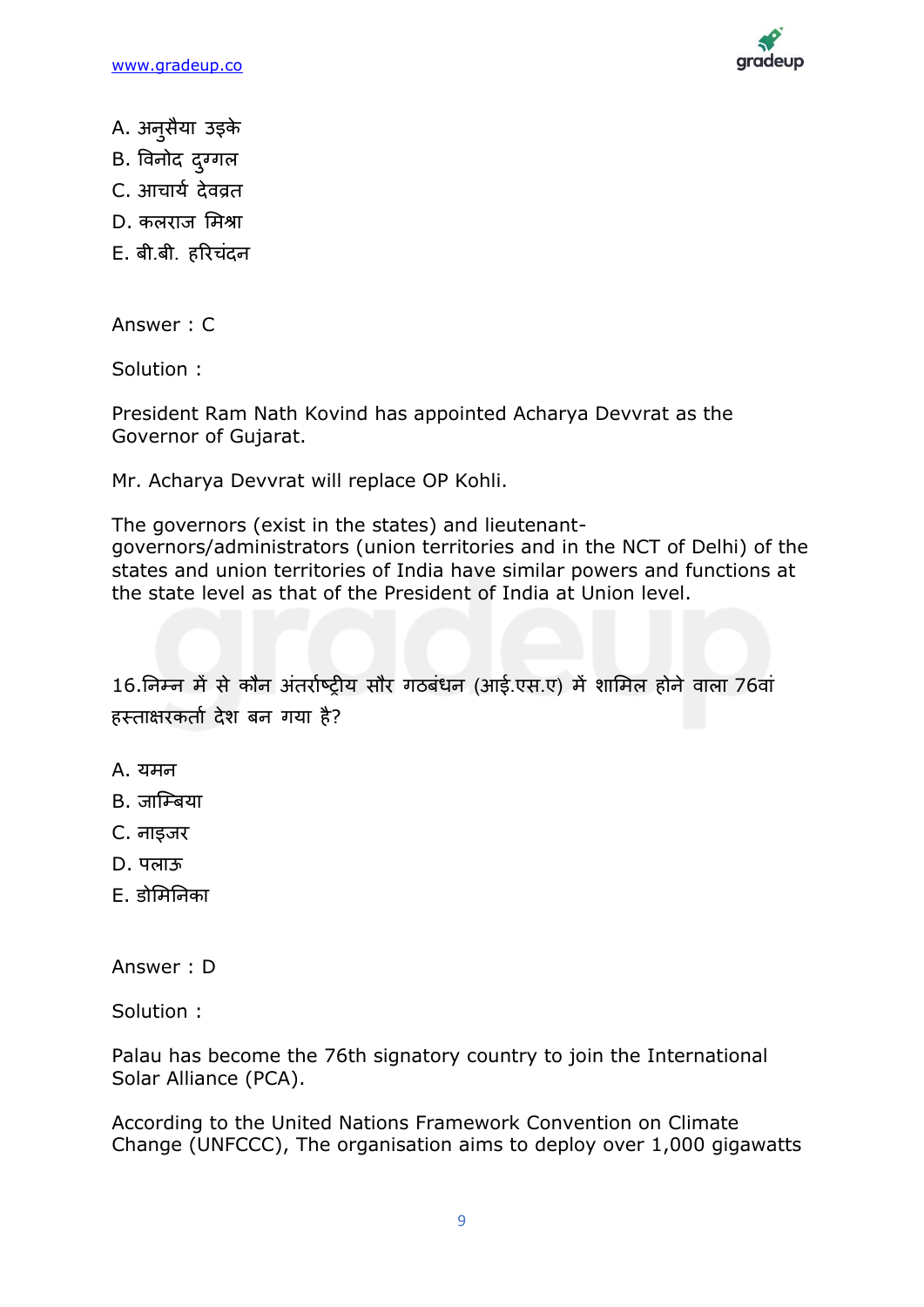

of solar energy and mobilise more than USD 1,000 billion into solar power by 2030.

The International Solar Alliance (ISA) is a group of 121 solar resource-rich countries with headquarters in Gurugram, India.

17.निम्न में से किस देश ने नए X-Ray स्पेस टेलीस्कोप 'Spektr-RG' को सफलतापूर्वक लॉन्च किया है?

- A. फ्ािंस
- B. रूस
- C. जापान
- D. भारत
- E. अमेररका
- Answer : B

Solution :

The Russian space agency, Roscosmos successfully launched into space an all-sky-survey satellite, Spektrum-Röntgen-Gamma also known as Spektr-RG on a Proton-M rocket from the Baikonur Cosmodrome in Russia.

It is a joint project of Roscosmos with German space agency, DLR, for mapping X-rays across the sky to trace the large-scale structure of the universe and mark a new stage in X-ray astronomy.

18.कौन सा राज्य पानी की नीति रखने वाला पहला भारतीय राज्य बन गया है?

- A. असम
- B. पंजाब
- C. उत्तर प्रदेश
- $D.$  मेघालय
- $F.$   $\overrightarrow{3}$  $\overrightarrow{1}$  $\overrightarrow{3}$  $\overrightarrow{2}$

Answer : D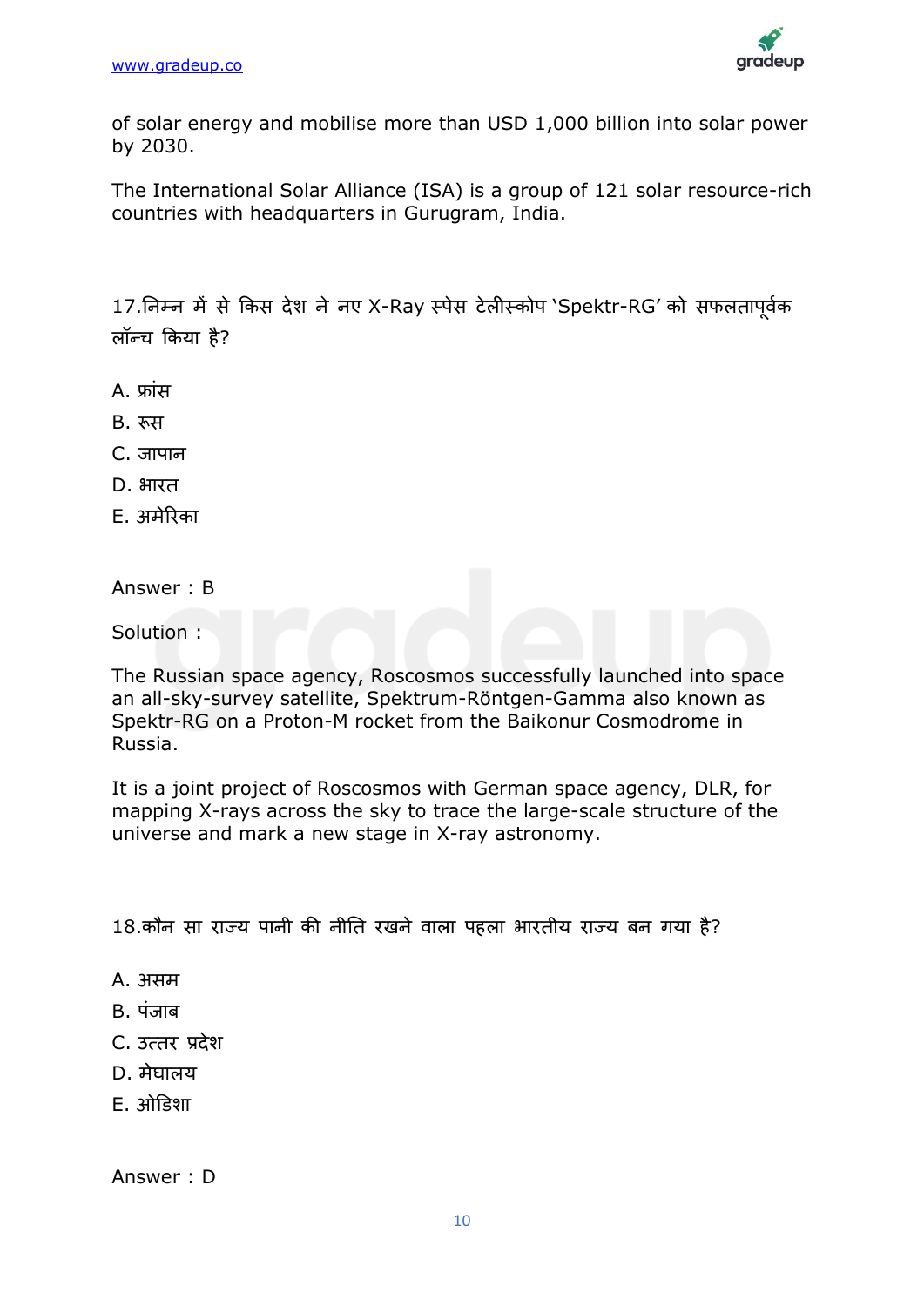

Solution :

Meghalaya became the first state in India to ensure the conservation of water and have own water policy following a nod given by the State Cabinet.

The objective of the policy is to recognize water resources as a common pool resource, to provide safe and hygienic water for drinking, domestic and sanitation and livelihood development to all residents of the state.

| 19.एशिया की सबसे बड़ी सौर ऊर्जा परियोजना |  |  |  |  |  |  |  | में स्थित है। |  |
|------------------------------------------|--|--|--|--|--|--|--|---------------|--|
|------------------------------------------|--|--|--|--|--|--|--|---------------|--|

- A. इंदौर
- B. जबलपुर
- C. रीवा
- $D.$  ग्वालियर
- $E.$  उज़्ज़ैन

Answer : C

Solution :

The Asia's largest solar Power project is located at Rewa, Madhya Pradesh.

With continuous rain, Asia's largest solar power plant has suffered heavy losses.

More than two and a half hundred solar plates were swept away because of rain-water coming from the hills.

20.पुस्तक 'War over Words: Censorship in India, 1930-1960' \_\_\_\_\_ दवारा लिखी गई है।

- A. अनीता देसाई
- B. ऑलिव स्लेडेन
- C. ए. सूर्य प्रकाश
- D. देविका सेठी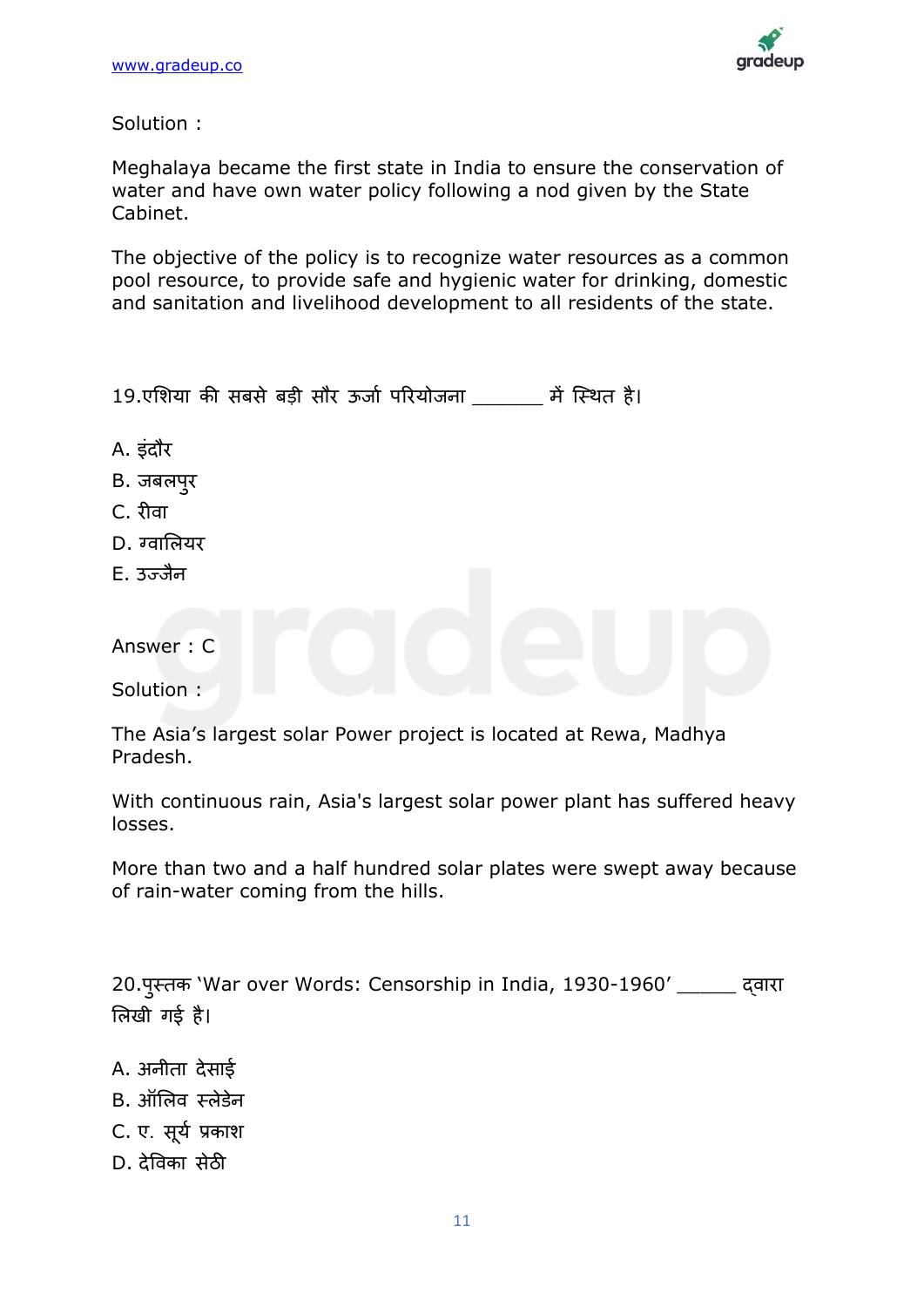

E. सी. बिंदा

Answer : D

Solution :

The book named "War over Words: Censorship in India, 1930-1960" has been written by Devika Sethi.

This book recovers narrates and interrogates the history of censorship of publications in India over three crucial decades – encompassing the Gandhian anti-colonial movement, the Second World War, Partition, and the early years of Independent India.

The book has been published by Cambridge University Press.

21.फोर्ब्स की एन्अल सेलिब्रिटी की शीर्ष 100 की सूची में दुनिया के सबसे अधिक भृगतान पाने वाले सेलिब्रिटी की सूची में कौन शीर्ष पर है?

- A. रॉबर्ट डाउनी जुनियर
- B. जॉर्ज क्लूनी
- C. डवेन जानसन
- D. क्रिस हेम्सवर्थ
- E. टेलर स्विफ्ट

Answer : E

Solution :

Singer Taylor Swift has topped the Forbes' Celebrity 100 list and emerged as the highest-paid celebrity with her 2019 estimated earnings to be over USD 185 million.

This is the second time after 2016 that Swift has surpassed all the celebrities which makes her first music artist to outstrip others twice on the list, reported Variety.

Other celebrities on the list include beauty mogul, Kylie Jenner leading the list at No. 2 with estimated earnings of USD 170 million and Kanye West who stood at No.3 with earning over USD 150 million.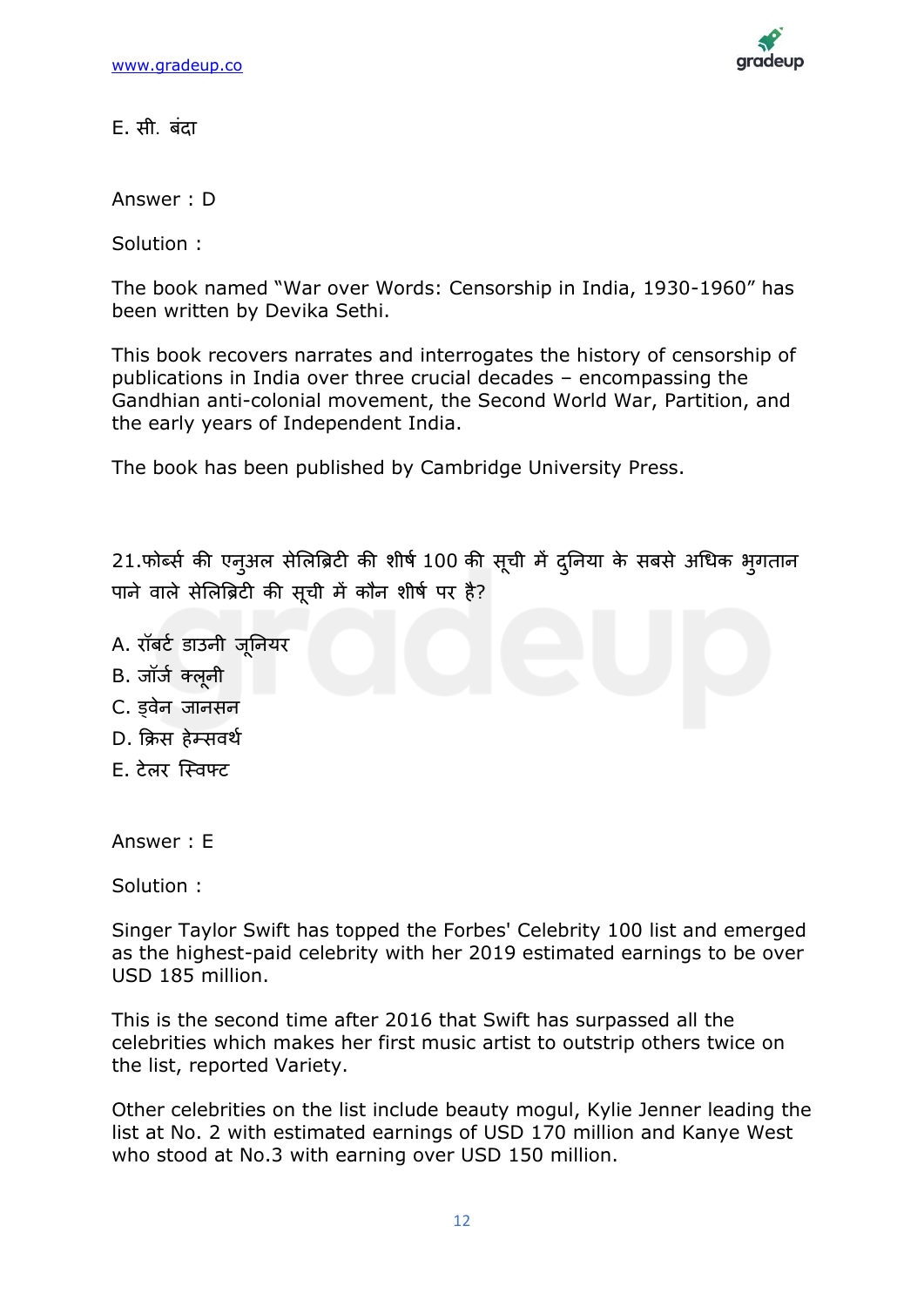

22.निम्न में से कौन सा 'ऑल इंडिया ड्राइव' रेलवे सुरक्षा बल (RPF) दवारा अनधिकृत पैक पेयजल की बिक्री को रोकने हेतु लॉन्च किया गया है?

- A. ऑपरेशन थर्स्ट (Operation Thirst)
- B. फोर्ड इंडिया (Ford India)
- C. इिंडडया-ड्राइि (India-Drive)
- D. निशान लीफ (Nissan Leaf)
- E. इनमें से कोई नहीिं

Answer : A

Solution :

The objective of the "Operation Thirst" is to curb the menace of unauthorized PDW (Packaged Drinking Water) in Railway premises.

Almost all major stations over Indian Railway were covered during this operation.

The special drive will be followed by continuous action by concerned PCSCs on this issue.

23.निम्न में से किस सुरक्षा बल ने अनधिकृत पैक पेयजल की बिक्री को रोकने के लिए एक अखिल भारतीय ड्राइव "ऑपरेशन थर्स्ट" शुरू किया है?

A. विशेष सुरक्षा समूह (SPG) B. राष्ट्रीय सुरक्षा गार्ड (NSG) C. रेलवे सुरक्षा बल (RPF) D. राष्ट्रीय आपदा प्रतिक्रिया बल (NDRF) E. इनमें से कोई नहीिं

Answer : C

Solution :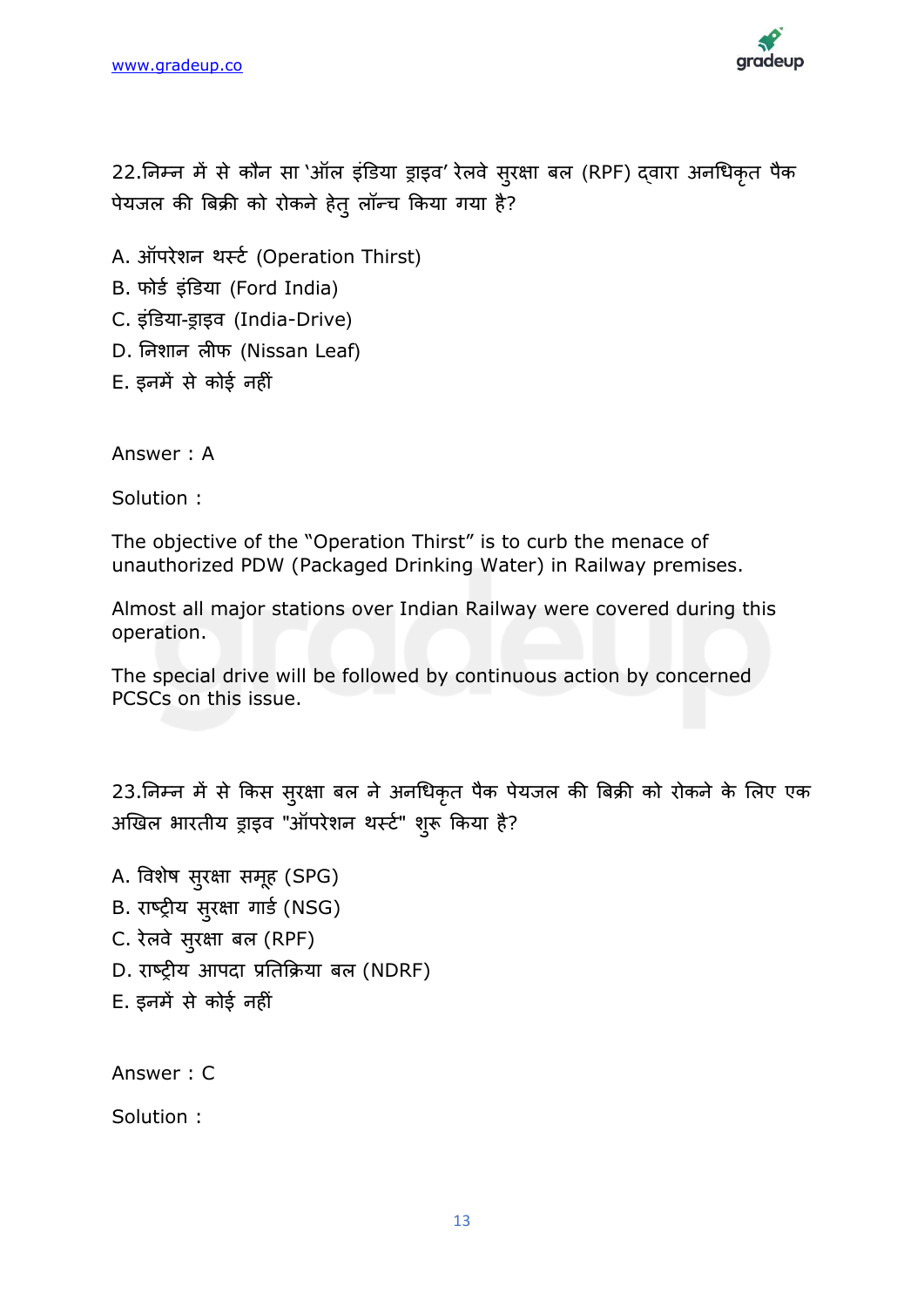

The RPF (Railway Protection Force) has launched an All India Drive "Operation Thirst" to crack down selling of unauthorised Packaged Drinking Water.

The objective of the "Operation Thirst" is to curb the menace of unauthorized PDW (Packaged Drinking Water) in Railway premises.

The special drive will be followed by continuous action by concerned PCSCs on this issue.

24.अग्निशमन सेवा, नागरिक सुरक्षा और होम गार्ड के महानिदेशक (डी.जी) के रूप में किसे ननयुक्त ककया गया है?

- A. आलोक वर्मा
- B. एम. नागेश्वर राव
- C. राकेश अस्थाना
- D. राहल पंडित
- E. इनमें से कोई नहीिं

Answer : B

Solution :

Union Government has appointed M Nageswar Rao as the Director General of Fire Services, Civil Defence and Home Guard till 31st July 2020.

25.पोलैंड में कुटनो एथलेटिक्स मीट में महिलाओं की 200 मीटर प्रतिस्पर्धा में स्वर्ण पदक ककसने जीता है?

- A. गोमती मारीमुथु
- B. ट्रहमा दास
- C. ट्रहमश्री रॉय
- D. लसनी जोस
- E. टिंटू लुक्का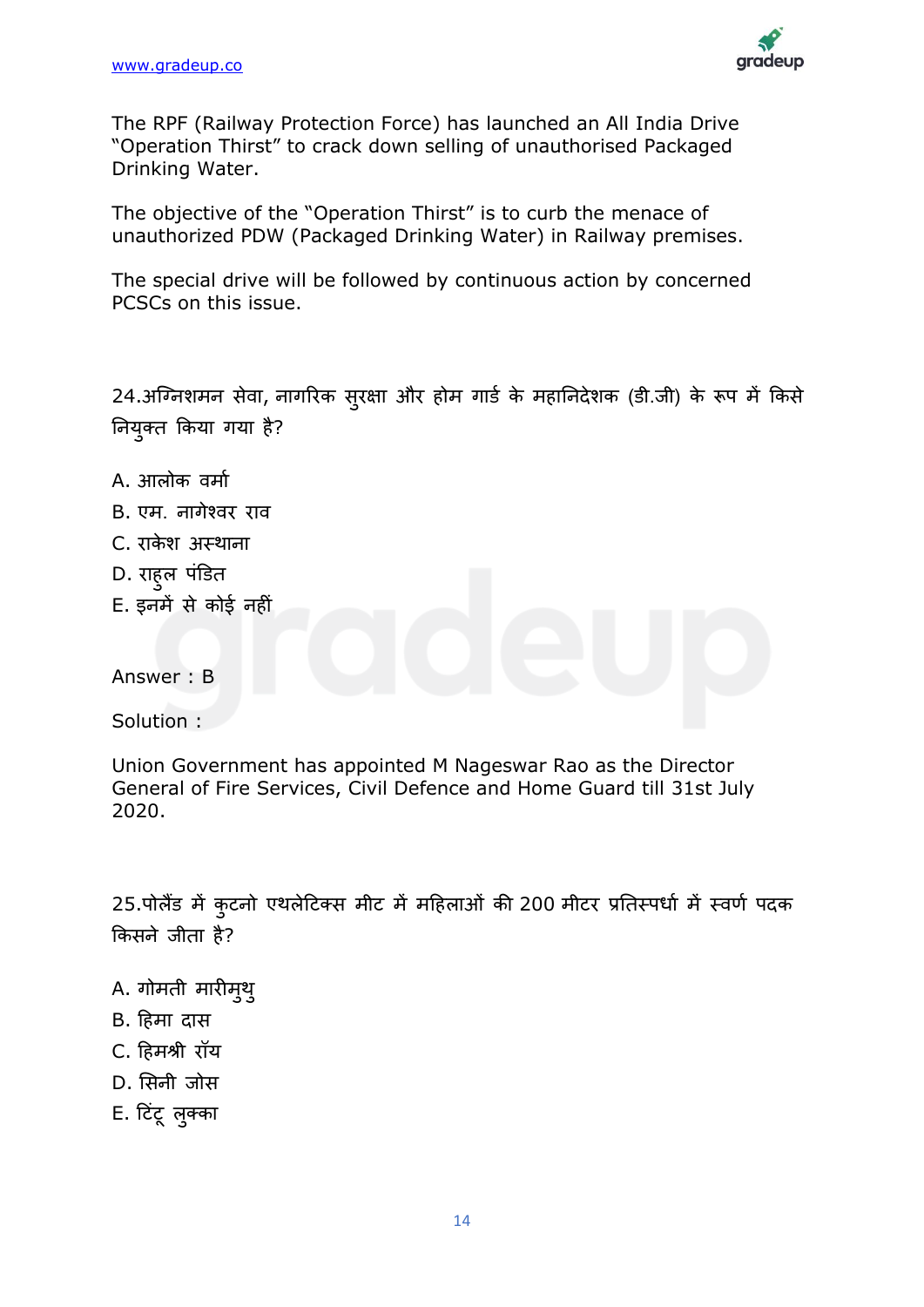

Answer : B

Solution :

Indian sprinter Hima Das (19-years) won the Gold medal in women's 200m at the Kutno Athletics Meet in Poland.

Hima clocked 23.97 seconds to clinch the gold while V K Vismaya bagged the silver in 24.06 seconds.

Hima is the reigning world junior champion and national record holder in 400m.

26.हेनले पासपोर्ट इंडेक्स 2019 में भारत की स्थिति क्या है?

- A. 49िीिं
- B. 89िीिं
- C. 86िीिं
- D. 108वीं
- E. इनमें से कोई नही

Answer : C

Solution :

India is ranked at the 86th position in the Henley Passport Index 2019 with a mobility score of 58. India shares the position with Mauritiana and Sao Tome and Principe.

In 2018, India was ranked at the 79th position.

Henley Passport Index 2019 has recently published on its website that shows **Japan and Singapore** holds first position collectively as most powerful passports in the world.

27.ननम्न में से कौन सा शहर पहिे आई.एस.ए सिंयुक्त सुरक्षा अभ्यास 'ISALEX19' की मेजबानी करेगा?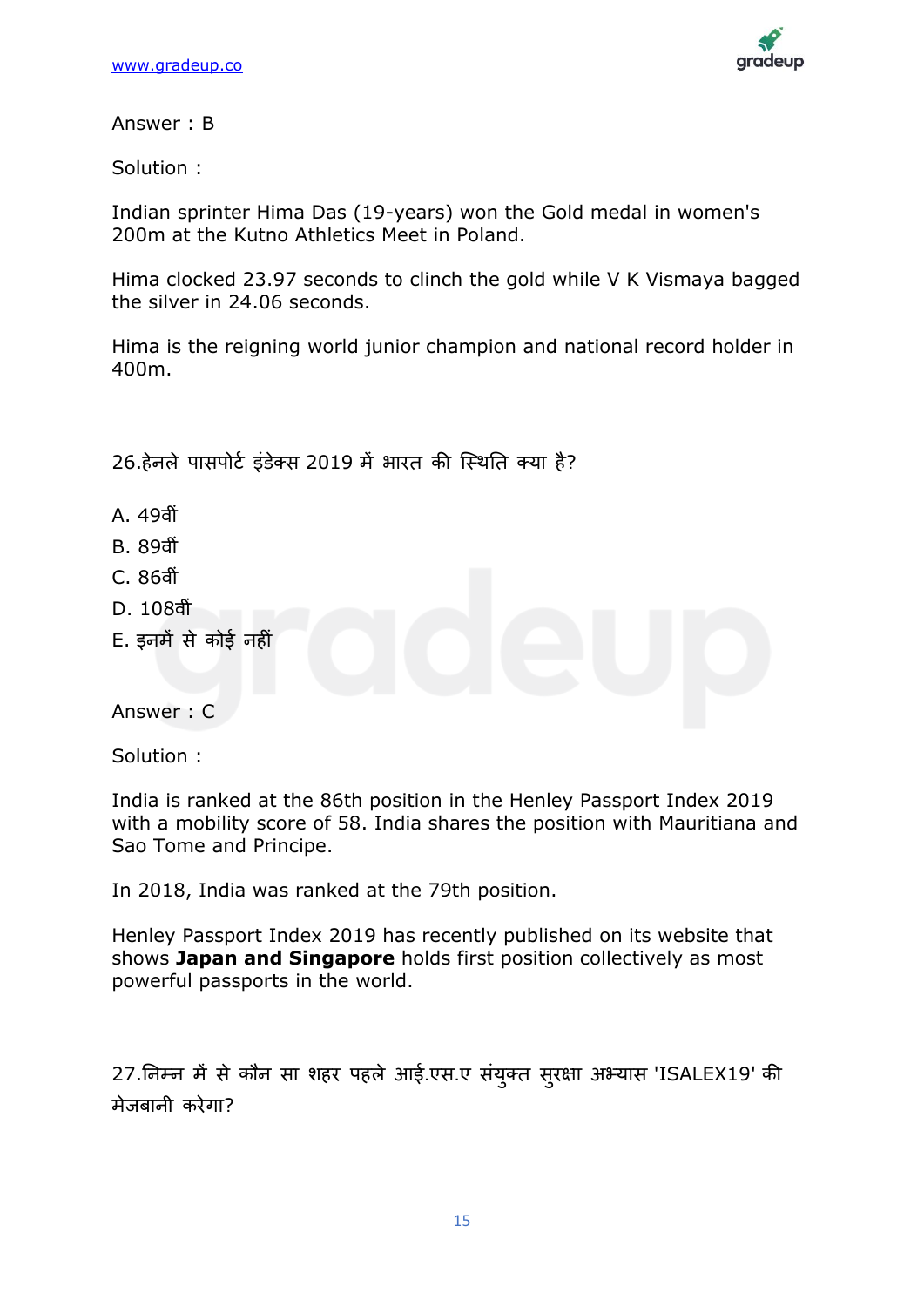[www.gradeup.co](http://www.gradeup.com/)



- A. टोक्यो
- B. अबूधाबी
- C. बेरूत
- D. टोरिंटो
- E. लशकागो

Answer : B

Solution :

Representatives of 50 law enforcement agencies of the International Security Alliance are taking part in the first joint security exercise 'ISALEX19' in Abu Dhabi.

Joint Security Exercise will test the readiness of the different teams and to evaluate the tools, strategies and procedures developed jointly between member countries.

Now, the alliance comprises nine countries, the United Arab Emirates, Bahrain, Morocco, France, Italy, Spain, Senegal, Singapore, and the Slovak Republic.

28.ननम्न में से कौन पुस्तक ''A Prime Minister to Remember: Memories of a Military Chief' का लेखक है?

- A. एडमिरल आनंद नीलकांतन
- B. चेतन भगत
- C. एडमिरल सुशील कुमार
- D. गणेश देिी
- E. रस्किन बॉन्ड

Answer : C

Solution :

A Book titled 'A Prime Minister to Remember: Memories of a Military Chief' has been written by Admiral Sushil Kumar.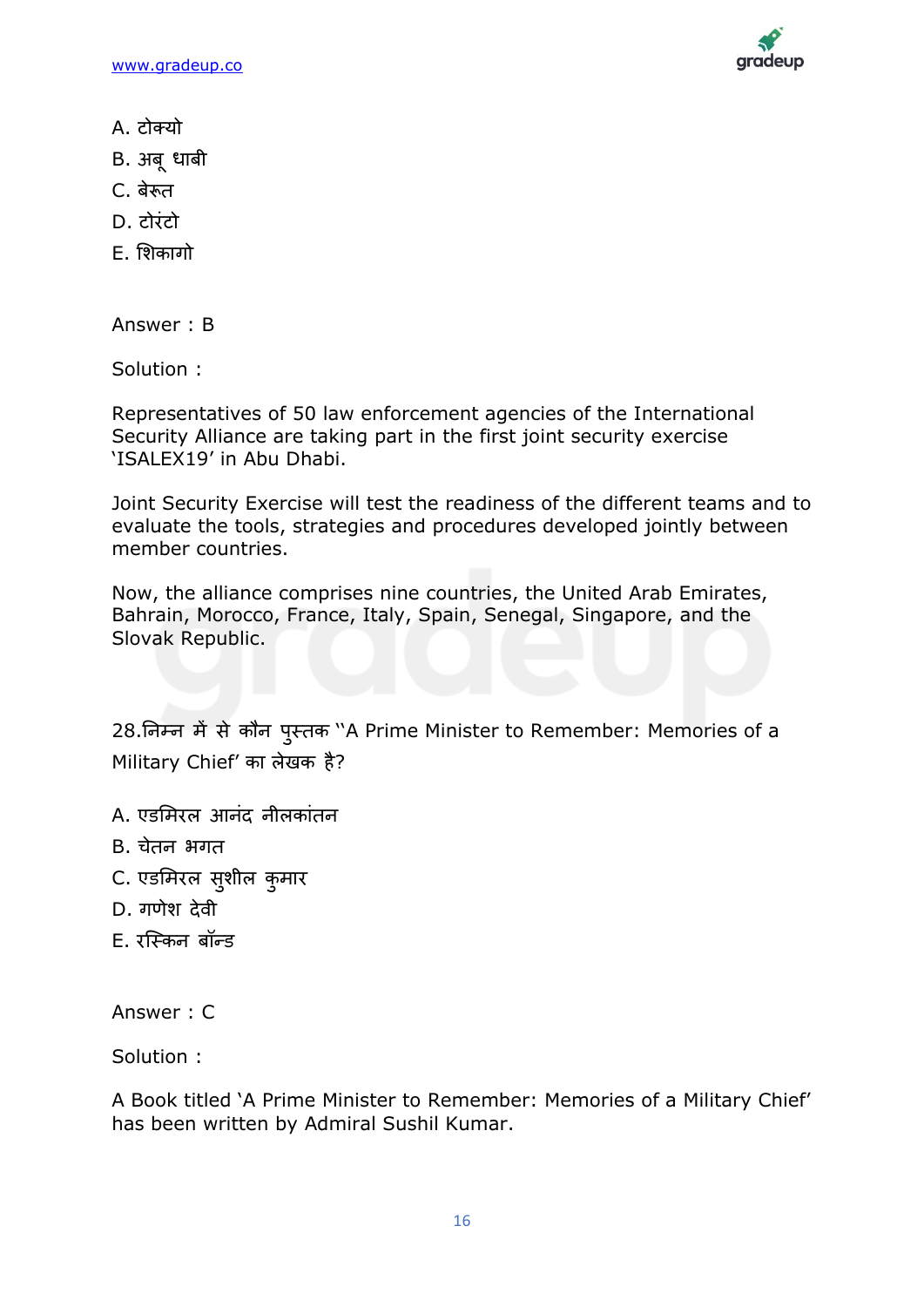

The book is about the huge impact that the late Prime Minister Atal Bihari Vajpayee had on the Armed Forces of India.

Former Navy Chief Sushil Kumar served with Prime Minister Atal Bihari Vajpayee (from 1998 to 2001) during challenging times of Kargil War, hijacking of IC 814 and Operation Parakram.

29.इंटेलिजेंस ब्यूरो (IB) के वर्तमान निदेशक कौन हैं?

- A. सीतांशु रंजन कर
- B. अखिलेश दास
- C. अरविंद कुमार
- D. शशिकांत उपाध्या
- E. आशुतोष वोहरा

Answer : C

Solution : Arvind Kumar (1984 batch-Assam- Meghalaya Cadre) is the new Director of Intelligence Bureau (27th).

He replaced Rajiv Jain.

The Intelligence Bureau (IB) is India's internal intelligence agency.

It was renamed as the Central Intelligence Bureau in 1947 under the Ministry of Home Affairs.

30.निम्न में से कौन भारतीय तटरक्षक के महानिदेशक (DG) हैं?

- A. के. नटराजन
- B. अनिल चोपडा
- C. राजेन्द्र ससिंह
- D. हरीष बिष््ट
- E. अनुराग जी. थपलियाल

Answer : A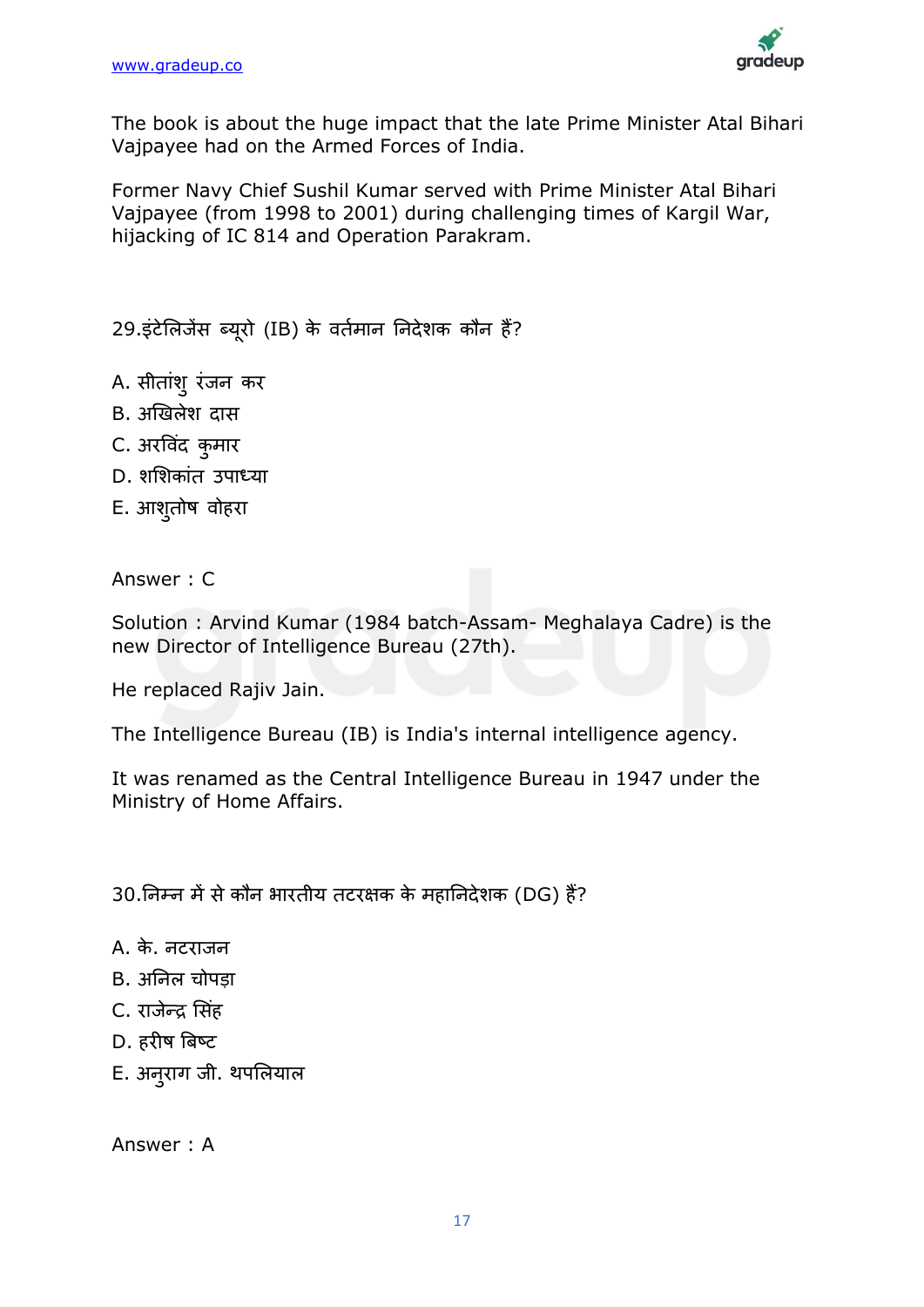

Solution : Krishnaswamy Natarajan has been appointed as the Director General (DG) of Indian Coast Guard (ICG).

Currently, Mr. Natarajan is the Additional Director General of the ICG's Western Sea-Board, which looks after the security of the sensitive maritime boundary from Gujarat to Kerala.

The Director General of the Indian Coast Guard (DG ICG) is the head of the Indian Coast Guard.

31.भारत का 63वां ग्रैंडमास्टर कौन बना है?

- A. जी.एि. गोपाल
- B. गगरीश ए. कौसशक
- C. निहाल सरीन
- D. सूरज नारायणन
- E. दीपक गुप्ता

Answer : B

Solution : Karnataka's Girish A. Koushik (22-years) has become India's 63rd Grandmaster at the 37th Balaton International Chess Festival in Hungary.

He is the only Indian chess player to have won gold medals at the Asian U-8, U-10, U-12, U-14 and U-16 age-group categories.

World popular Chess player Mr. Viswanathan Anand was the first Grandmaster in India.

Grandmaster (GM) is a title awarded to chess players by the world chess organization FIDE.

32.निम्न में से किस राज्य को चार धामों पर तैरने वाले सौर ऊर्जा उत्पादन संयंत्र प्राप्त होंगे?

- A. बिहार
- B. उत्तर प्रदेश
- C. ओडडशा
- D. महाराष्ट
- E. गुजरात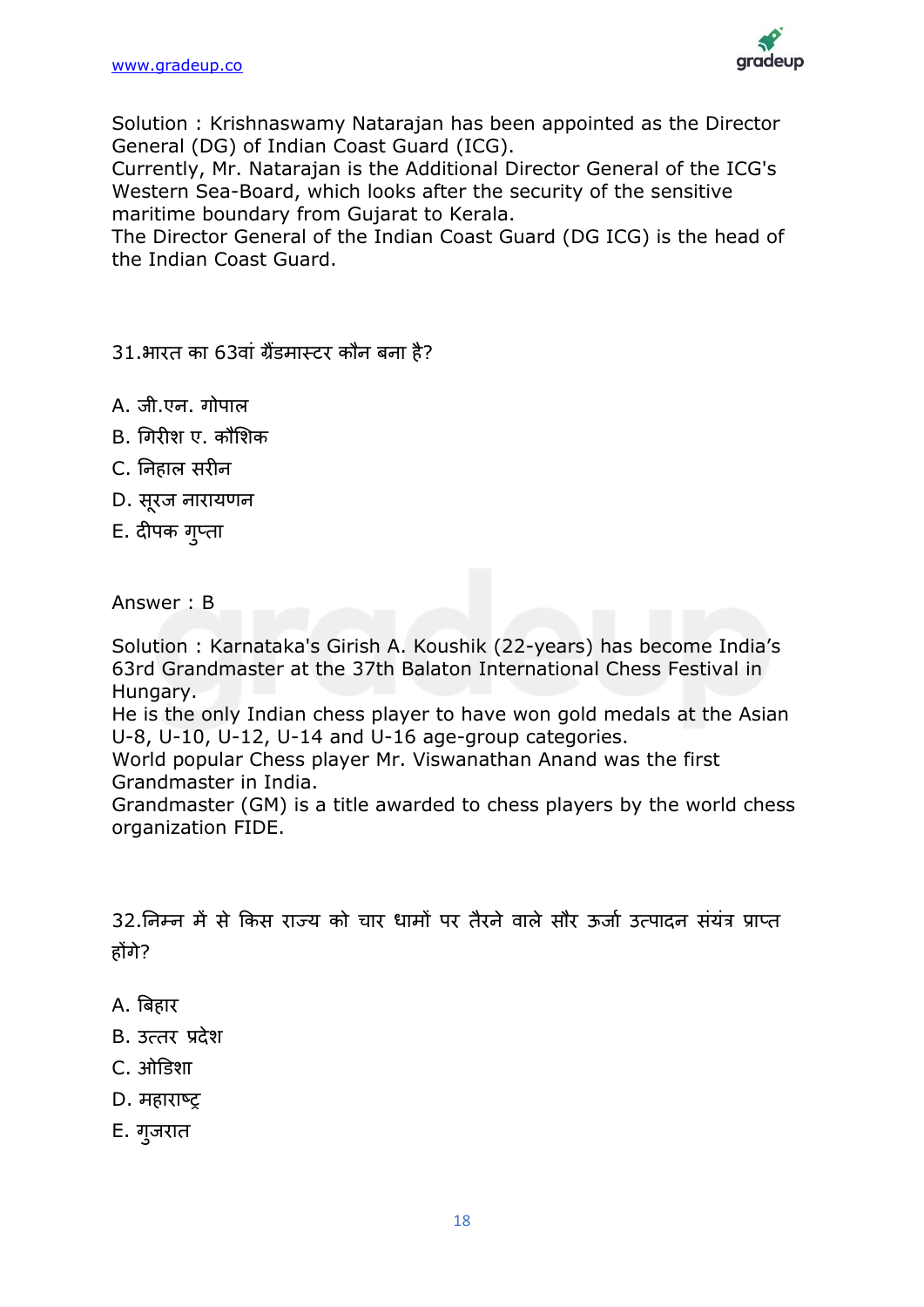

Answer : D

Solution :

Maharashtra is all set to get floating solar power generation plants on four Dams.

The estimated investment per megawatt is 4.45 crore rupees, with a total installed capacity of 500 MW.

A committee headed by the executive director of the Vidarbha Irrigation Development Corporation (VIDC) is currently scrutinising the detailed project report and drafting the tenders.

33.फाइनेंशियल एक्शन टास्क फोर्स (FATF) की पर्ण सदस्यता प्रदान करने वाला पहला अरब देश कौन बन गया है?

- A. लमस्र
- B. ईराक
- C. कुवैत
- D. िेबनान
- E. सऊदी अरब

Answer : E

Solution :

Saudi Arabia has become the first Arab country to be granted full membership of the Financial Action Task Force (FATF).

With the induction of Saudi Arabia as FATF member, the number of permanent members in the group is now 39.

34.2019 फ्रेंच ग्रैंड प्रिक्स किसने जीती है?

- A. वाल्टेरी बोटास
- B. सेबस्टियन वेटटेल
- C. मैक्स वेरस्टैपेन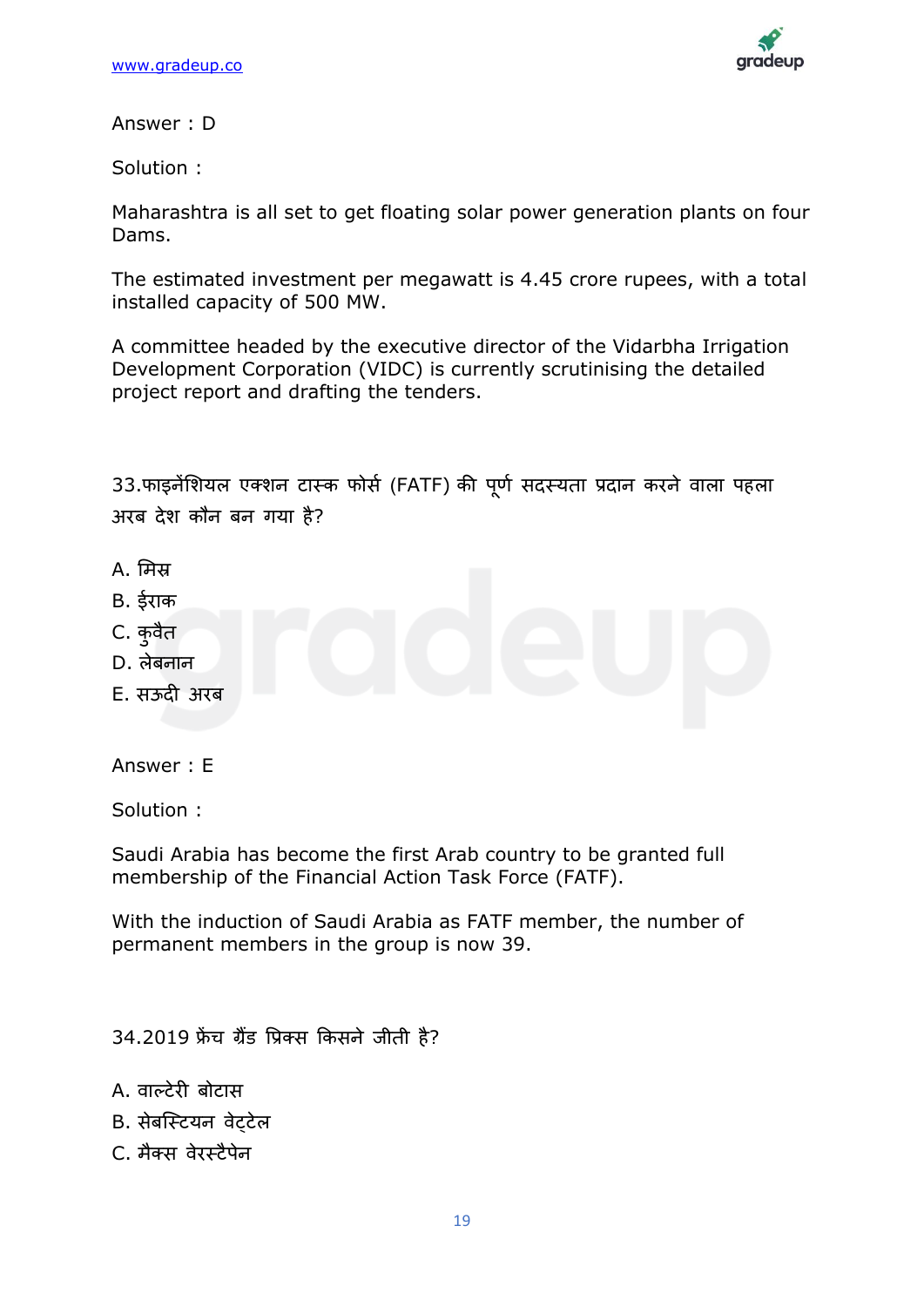

D. लुईस हैमिल्टन E. इनमें से कोई नहीिं

Answer : D

Solution :

Defending World Drivers' Champion, Lewis Hamilton (Mercedes) continued his run of form as he won the 2019 French Grand Prix at Circuit Paul Ricard.

British racing driver Hamilton defeated his teammate Valtteri Bottas.

The 2019 FIA Formula One World Championship is an ongoing motor racing championship for Formula One cars which marks the 70th running of the Formula One World Championship.

35.माउंट एवरेस्ट के पार किस क्षेत्र में दुनिया का सबसे ऊंचा मौसम केंद्र स्थापित किया गया है?

- A. एवरेस्ट बेस कैम्प
- B. अन्नपर्णा बेस कैम्प
- C. मानसल बेस कैंप
- D. बालकनी एरिया कैम्प
- $F_{\cdot}$  कंजनजंगा बेस कैम्प

Answer : D

Solution : A team led by the National Geographic Society and Nepal's Tribhuvan University has successfully installed the world's highest operating weather stations on Mount Everest.

The highest one has been installed at Balcony area (8,430 m) and South Col (7,945 m).

The weather station will record data on temperature, relative humidity, barometric pressure, wind speed, and wind direction.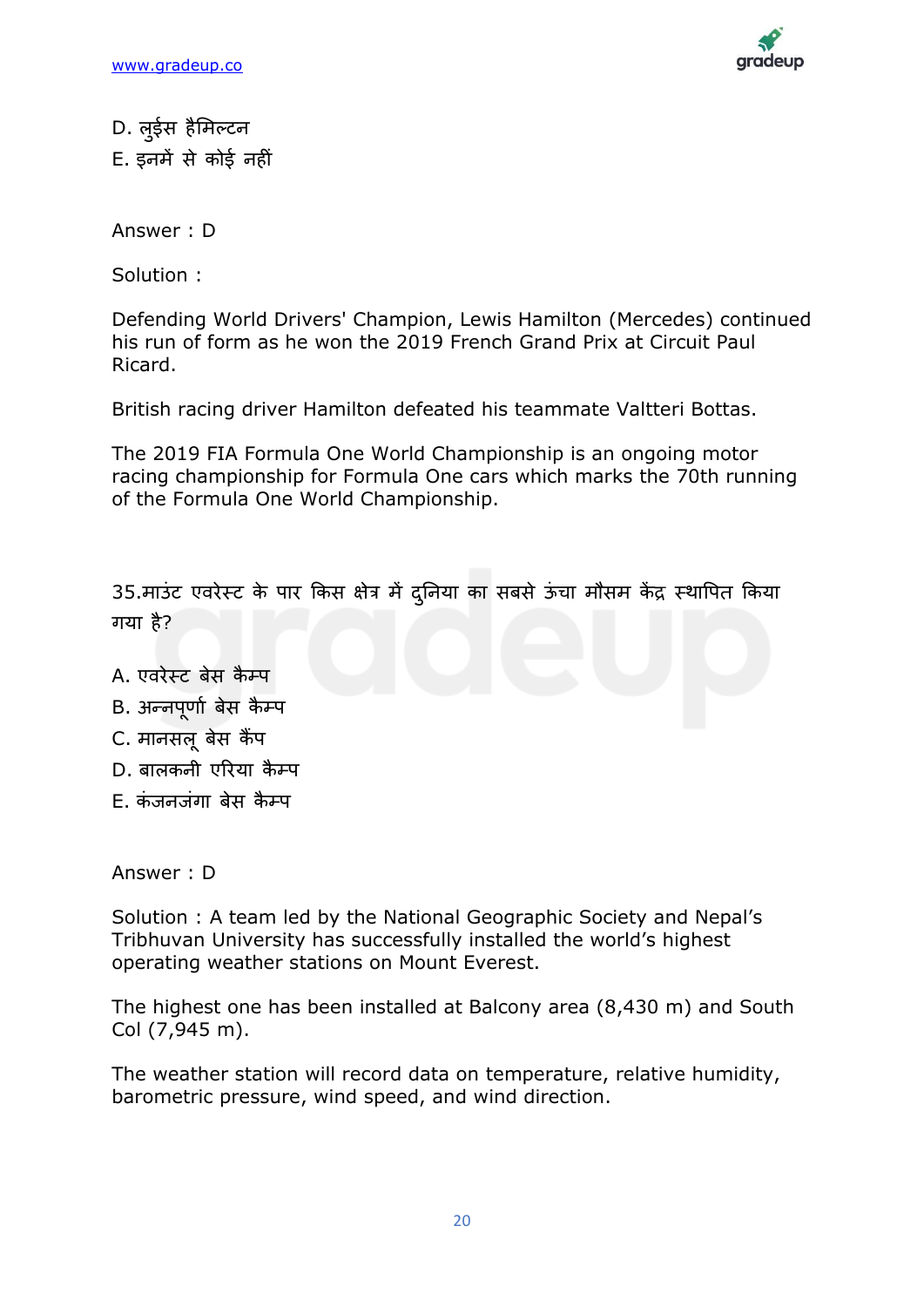

36.ननम्न में से कौन सा देश 2020 एलशया कप किकेट टूनाडमेंट की मेजबानी करेगा?

- A. भारत
- B. बांग्लादेश
- C. पाककस्तान
- D. संयुक्त अरब अमीरात
- E. श्रीलिंका

Answer : C

Solution :

Pakistan will host the 2020 Asia Cup cricket tournament (15th edition) in September 2020.

The matches will be played as Twenty20 Internationals (T20Is) in the quadrennial event.

The 2018 Asia Cup (14th - edition) was a One-Day International (ODI) cricket tournament that was held in the United Arab Emirates in September 2018.

## 37.भारतीय नौसेना प्रमखु कौन हैं?

- A. शेखर सिन्हा
- B. करमबीर सिंह
- C. सुनील लांबा
- D. शेखर सिन्हा
- E. इनमें से कोई नहीिं

Answer : B

Solution :

Admiral Karambir Singh took over as the Chief of Naval Staff of India.

He took over from Admiral Sunil Lanba, who retired on 31 May 2019 after four decades of service from the Indian Navy.The Chief of the Naval Staff is the commander and the highest-ranking officer in the Indian Navy.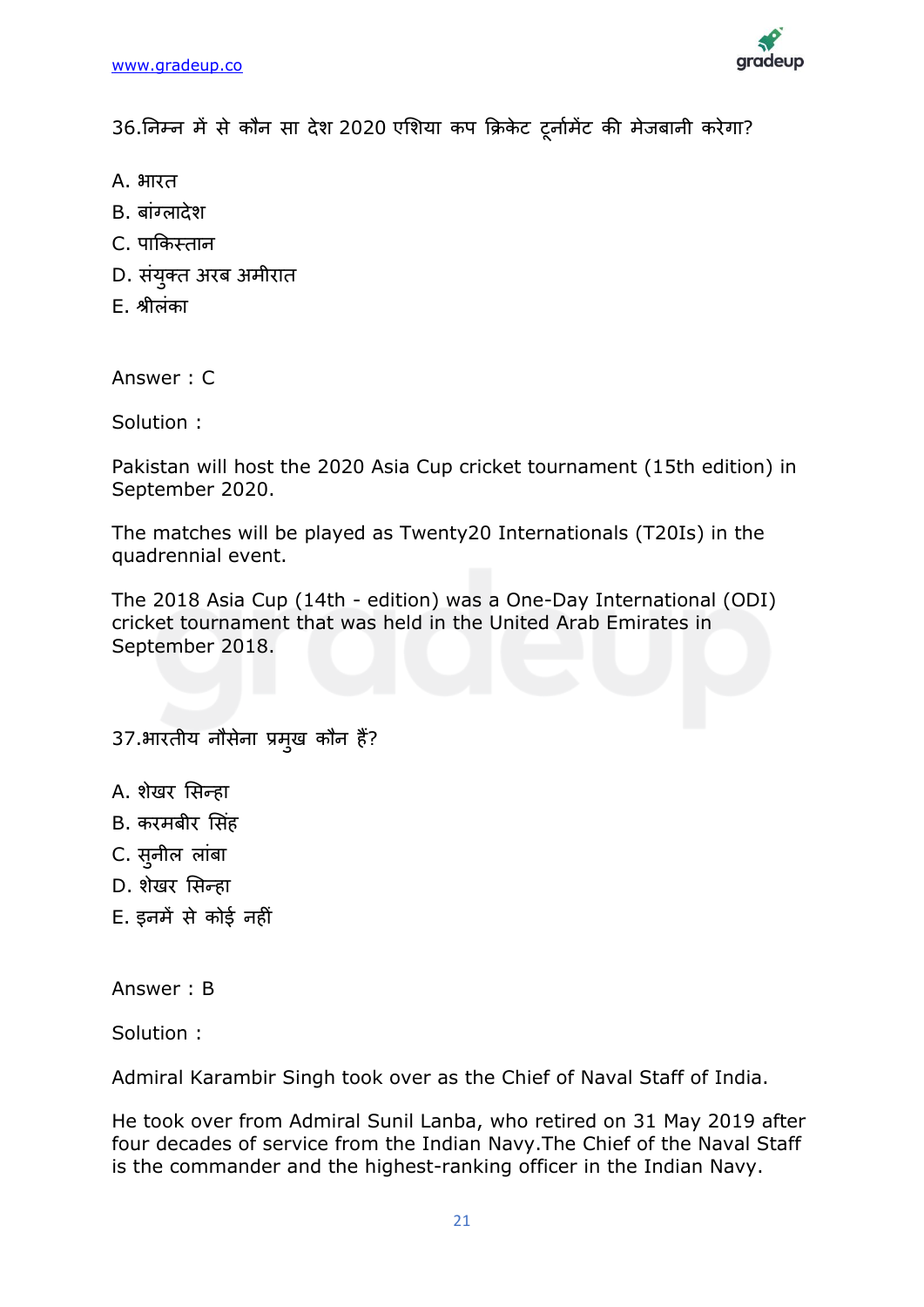

38.2019 आई.एम.डी विश्व प्रतिस्पर्धात्मक रैंकिंग में भारत का रैंक क्या है?

A. 38

B. 55

C. 22

D. 43

E. इनमें से कोई नहीिं

Answer : D

Solution :

India has moved up one place to rank 43rd in the 2019 edition of the IMD World Competitiveness Rankings, mainly due to its robust economic growth, a large labour force and its huge market size.

The index has been topped by Singapore, followed by Hong Kong and United States at second and third position respectively.

39.निम्नलिखित में से किस राज्य ने 'रायथ् बंध् योजना' शुरू करने की घोषणा की है?

A. उत्तर प्रदेश

- $B.$  केरल
- C. तेलंगाना
- $D.$  ओडिशा
- $F_{\perp}$  पंजाब

Answer : C

Solution :

Telangana government has announced to increase the assistance under its flagship 'Rythu Bandhu scheme' for 2019-20 from Rs 4000 to Rs 5000.

The scheme is an Initial Investment support programme of the state government to provide income support for agriculture and horticulture crops to farmer in each season to be used to purchase inputs like seeds, fertilisers, pesticides, labour and other filed operations.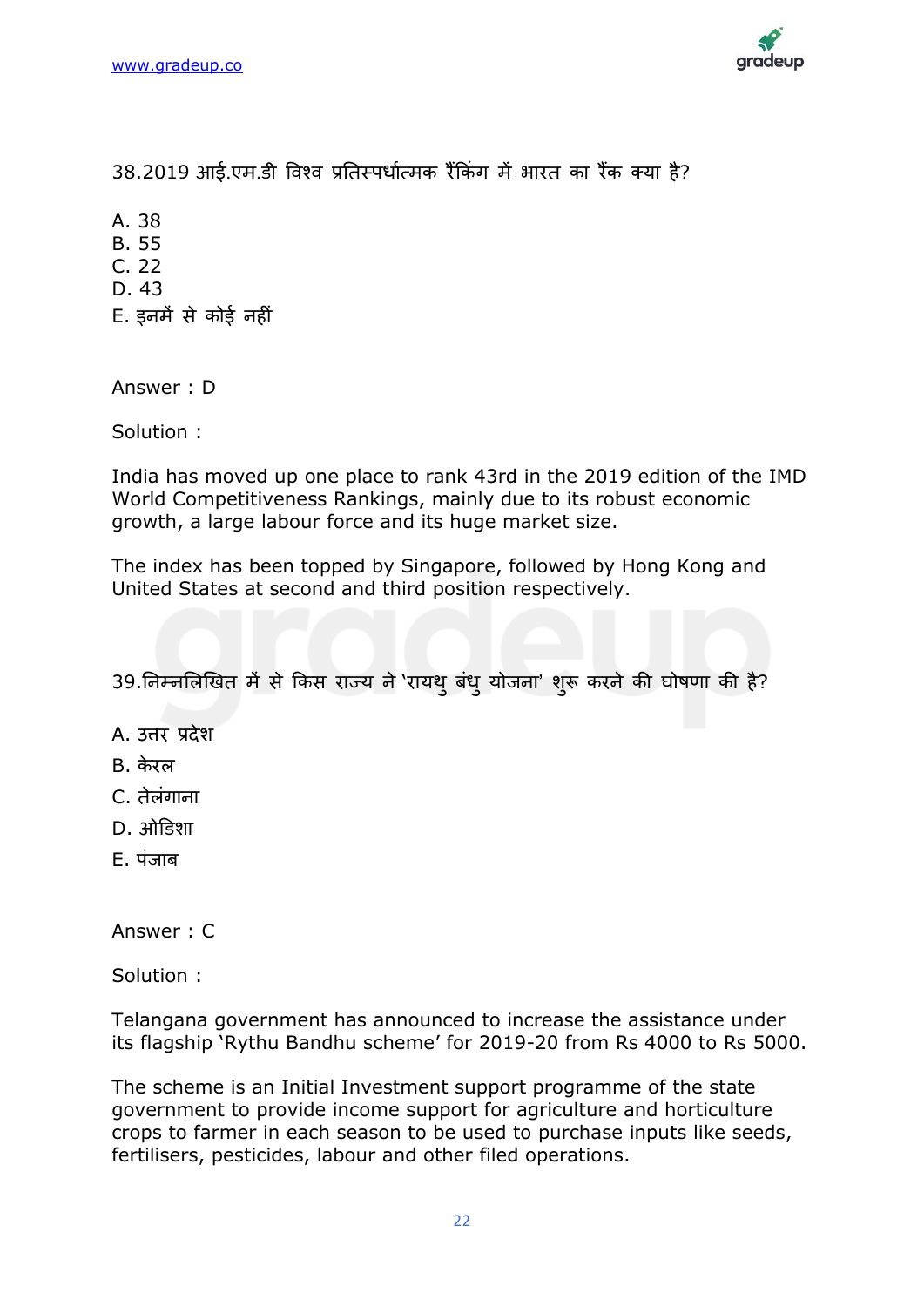

40.विश्व पर्यावरण दिवस (WED), 2019 का विषय क्या है?

A. Say No to vehicles

- B. Beat Air Pollution
- C. Avoid liquor drinking
- D. Beat plastic pollution
- E. Together for Humanity

Answer : B

Solution :

The theme for World Environment Day 2019 is " Beat Air Pollution ".

The World Environment Day (WED) observed every year across the world on 5th June to encourage awareness and action for the protection of the environment.

China is the global host nation for the 44th edition of this event.

41.द न्यूस्पेस इंडिया लिमिटेड (NSIL) \_\_\_\_\_\_\_ की नई वाणिज्यिक शाखा है।

- A. रक्षा अनुसिंधान तथा विकास सिंगठन (DRDO)
- B. भाभा परमाणु अनुसंधान केन्द्र (BARC)
- C. भारतीय अंतरिक्ष अनुसंधान संगठन (ISRO)
- D. नेशनल एयरोनॉटिक्स एंड स्पेस एडमिनिस्टेशन (NASA)
- E. इनमें से कोई नहीिं

Answer : C

Solution : The Indian Space Research Organisation's (ISRO) new commercial arm called NewSpace India Limited (NSIL) was officially inaugurated in Bengaluru, Karnataka.

NSIL will be responsible for manufacturing the and production of Small Satellite Launch Vehicle (SSLV) and Polar Satellite Launch Vehicle (PSLV) through technology transfer mechanisms.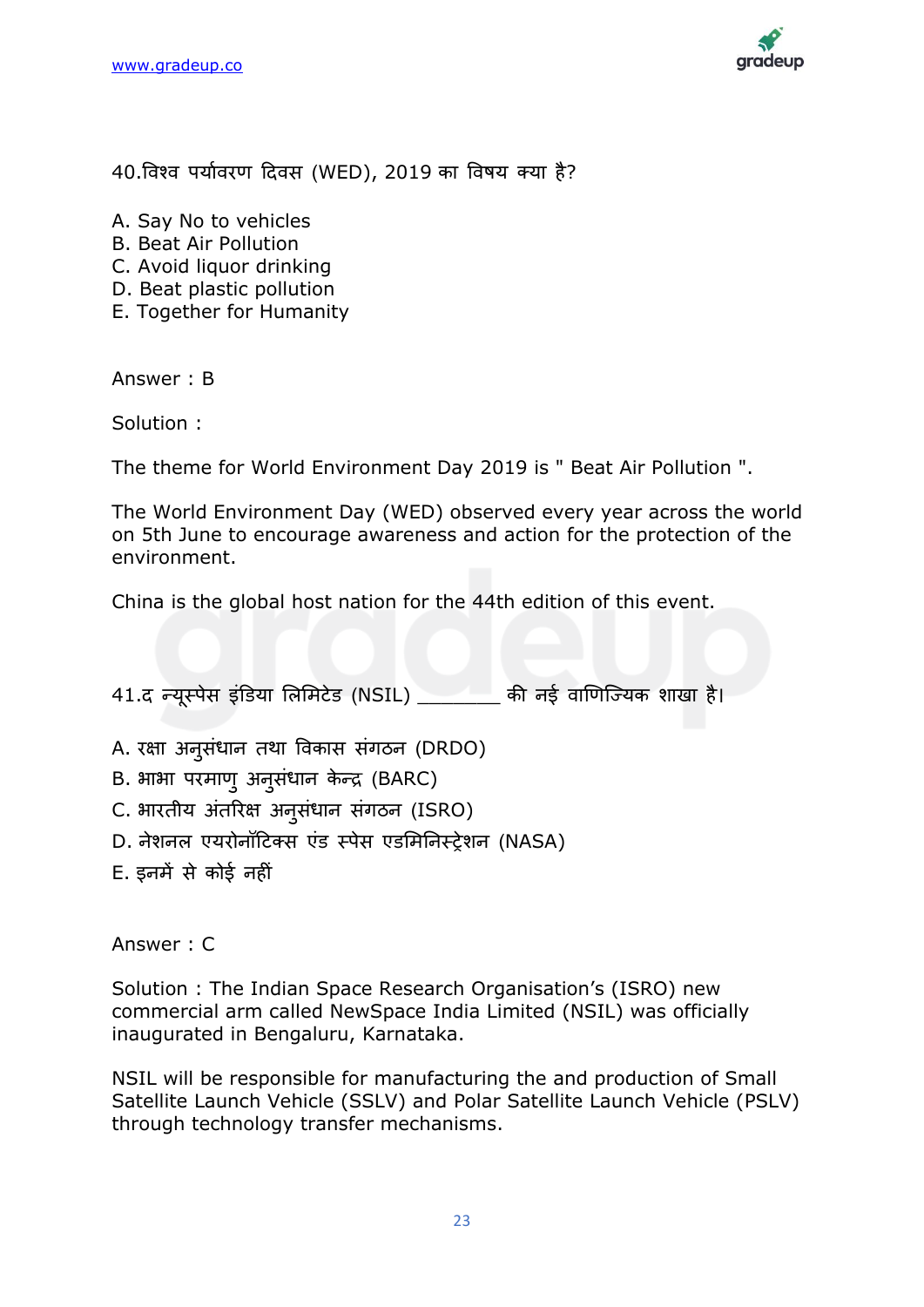

42.वी.के. कृष्णा मेनन पुरस्कार, 2019 से किसे सम्मानित किया गया है?

- A. एस.के. सिंह
- B. राहुल रॉय
- C. एम.जी. टिंडन
- D. के.जी. बालाकृष्णन
- E. जी.डी. रॉबर्ट गोवेंडर

Answer : E

Solution :

G D 'Robert' Govender has been awarded the 2019 V K Krishna Menon award posthumously, for his outstanding contribution as a pioneer of decolonised journalism.

43.विश्व बौदधिक संपदा दिवस 2019 का विषय क्या है?

- A. Innovation Improving Lives
- B. Get Up, Stand Up. For Music
- C. Reach for Gold: IP and Sports
- D. Designing the Future
- E. Green Innovation

Answer : C

Solution : This year's theme of the World Intellectual Property Day is 'Reach for Gold: IP and Sports'.

The 'World Intellectual Property Day' is observed annually on 26th April to learn about the role that intellectual property rights (patents, trademarks, industrial designs, copyright) play in encouraging innovation and creativity.

44.निम्न में से किस शहर ने 5वीं एशिया पैसिफिक ब्रॉडकास्टिंग युनियन (ए.बी.यू) मीडिया समिट ऑन क्लाइमेट एक्शन एंड डिजास्टर प्रीपेयर्डनेश की मेजबानी की?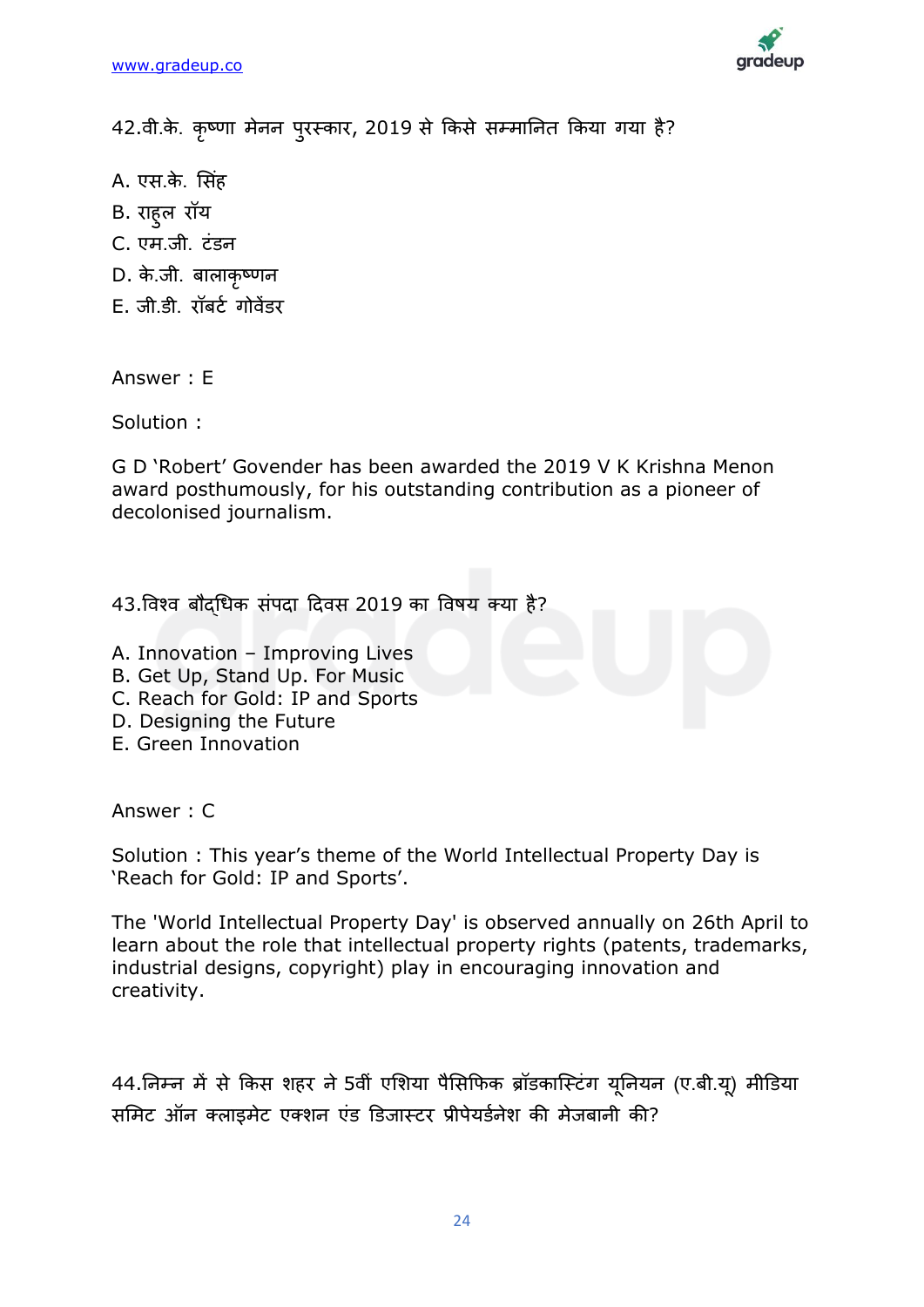[www.gradeup.co](http://www.gradeup.com/)



- A. नई दिल्ली
- B. काठमाण्डु
- C. टोक्यो
- D. मलेशिया
- E. बांग्लादेश

Answer : B

Solution : Nepal's Minister for Communication and Information Technology Gokul Prasad Baskota has inaugurated the 5th Asia Pacific Broadcasting Union (ABU) Media Summit on Climate Action and Disaster Preparedness in Kathmandu.

The theme of the two-day summit is "Media Solutions for Sustainable Future: Saving Lives, Building Resilient Communities".

The objective of the summit is to address the issue of fully utilizing media's potential of accelerating climate action and disaster preparedness.

45.इंडेक्स ऑफ कैंसर प्रीपेयर्डनेस (आई.सी.पी) की सूची के अनुसार, 2019 में इंडेक्स ऑफ कैंसर प्रीपेयर्डनेस में भारत का क्या रैंक है?

- A. 10वां
- B. 20<sub>ai</sub>
- C. 15िािं
- $D. 19$ वां
- E. इनमें से कोई नहीिं

Answer : D

Solution :

इकोनॉमिस्ट इंटेलिजेंस यूनिट (EIU) दवारा तैयार की गई एक रिपोर्ट में, कैंसर के विरुदध तैयारी (ICP) 2019 में 28 देशों में भारत (स्कोर - 64.9) को 19वें स्थान पर रखा गया है।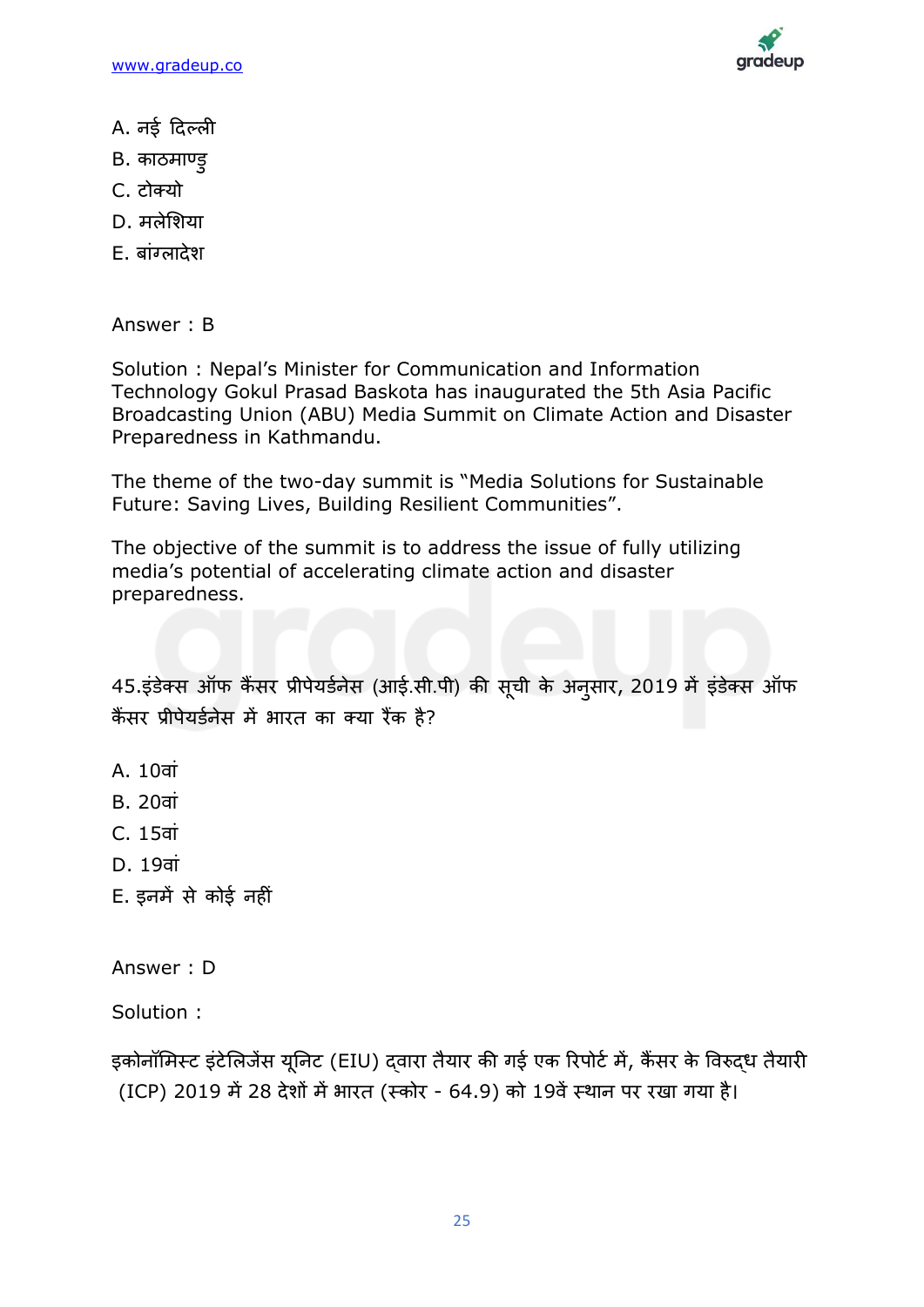

46.निम्न में से किस शहर ने नौसेना कमांडर सम्मेलन 2019 के पहले संस्करण की मेजबानी की?

- A. पुणे
- $B.$  भोपाल
- C. नई दिल्ली
- D. देहरादनू
- E. इनमें से कोई नहीिं

Answer : C

Solution :

The first edition of Naval Commanders' Conference of 2019 has begun in New Delhi.

It will provide the higher naval leadership a forum to discuss the emerging challenges in the maritime domain.

The conference also serves as a platform for interaction of Naval Commanders with senior Government Officials

47.वोलोडिमिर ज़ेलेंस्की ने किस देश का राष्ट्रपति चुनाव जीता है?

- A. मिंगोलिया
- B. इिंडोनेलशया
- C. पलेस्टाइन
- D. यूक्रेन
- E. स्लोवाकिया

Answer : D

Solution :

Political newcomer, Comedian 'Volodymyr Zelensky' (41-year) has won the 2019 Presidential election of Ukraine.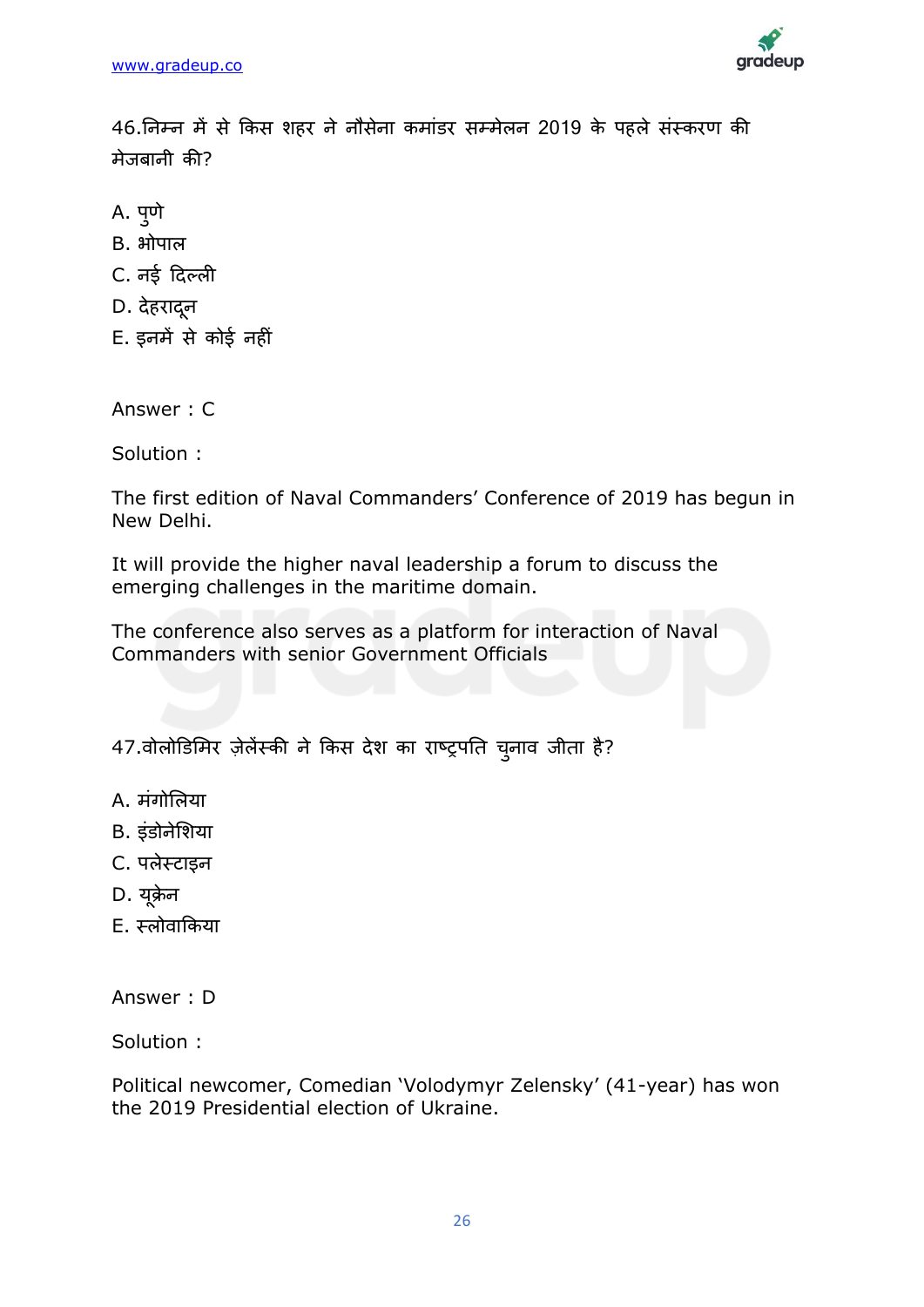

Ukraine (more than 40 million people) is a large country in Eastern Europe known for its Orthodox churches, Black Sea coastline and forested mountains.

48.भारत की पहली स्वदेशी रूप से डिजाइन और विकसित लंबी दरी की उप-सोनिक क्रूज मिसाइल का नाम क्या है?

- A. पृथ्वी
- B. आकाश
- C. निर्भय
- D. बाहुबली
- E. इनमें से कोई नहीिं

Answer : C

Solution :

The Defence Research and Development Organisation (DRDO) successfully test-fired the long-range sub-sonic cruise missile 'Nirbhay' from the Integrated Test Range (ITR) at Chandipur, off the Odisha coast.

Nirbhay cruise missile is the country's first indigenously designed and developed long-range cruise missile that can be launched from multiple platforms.

49.भारत के अपनी तरह के पहले 'वोटर पार्क' का उदघाटन \_\_\_\_\_ में किया गया।

A. चेन्नई

- B. रांची
- C. गुरुग्राम
- D. भोपाल
- E. मुम्बई

Answer : C

Solution :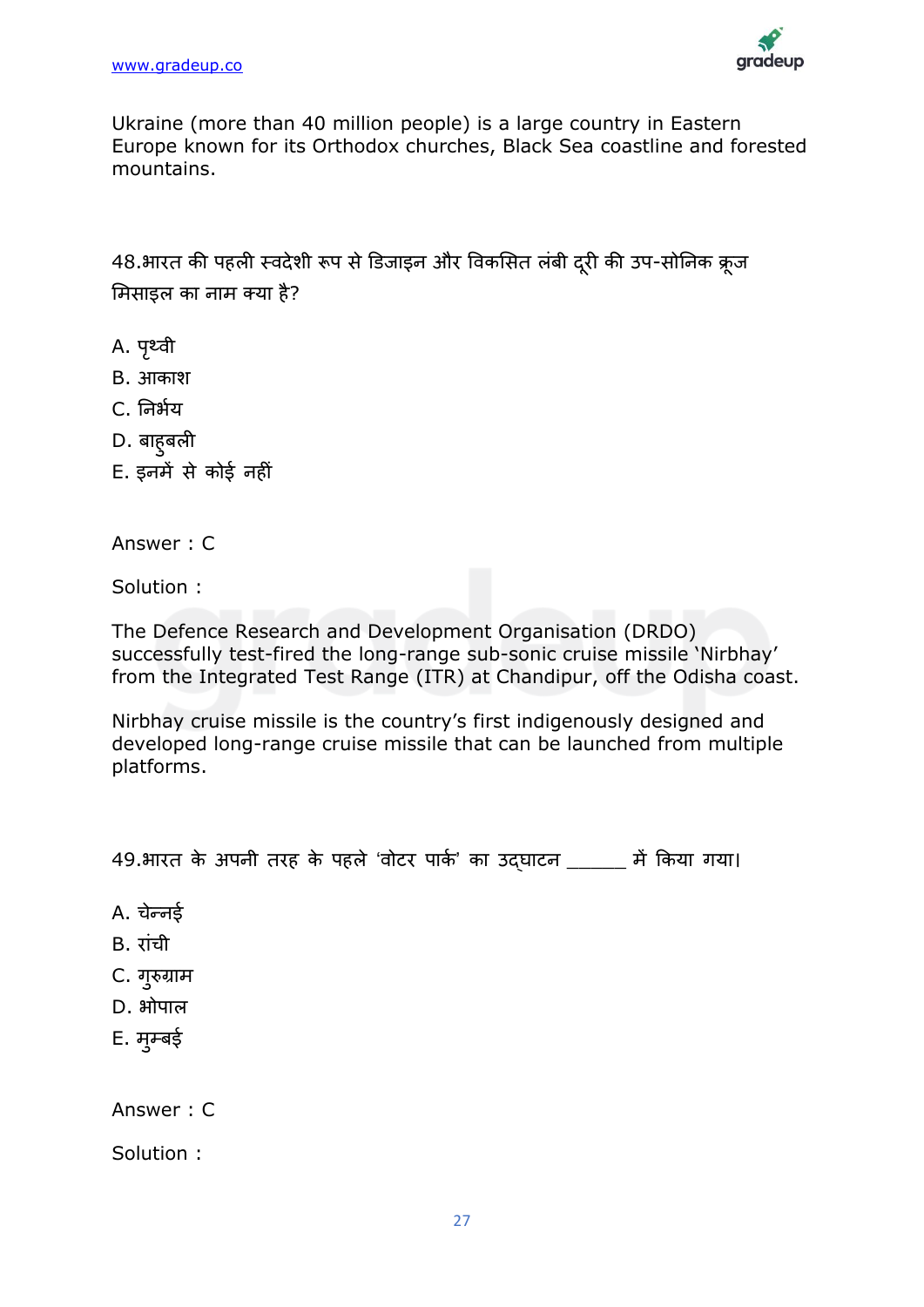

मतदाताओं में जागरूकता बढ़ाने के लिए और लोगों को चुनावी प्रक्रिया के बारे में शिक्षित करने के उददेश्य से, गुरुग्राम में भारत में अपनी तरह के पहले "वोटर पार्क" 'का उदघाटन किया गया।

हरियाणा के मुख्य निर्वाचन अधिकारी राजीव रंजन ने विकास सदन भवन परिसर में इस पार्क का उदघाटन किया।

50.मोहाली में आयोगित चौथे ए.पी.जे अब्दुल कलाम इनोवेशन कॉन्क्लेव के दौरान लाइफटाइम अचीवमेंट अवार्ड से किसे सम्मानित किया गया है?

A. एल.के. झा B. डॉ. ए.के. सिंह C. राजीव गौबा D. डॉ. राजेन्द जोशी E. इनमें से कोई नहीिं

Answer : B

Solution :

Dr A K Singh, director at Life Sciences, DRDO has been honoured with Lifetime Achievement Award 2019 during 4th APJ Abdul Kalam Innovation Conclave at Chandigarh University, Mohali.

The conclave was organised by the university to note World Creativity and Innovation Day.

51.विशाखापत्तनम में थल सेनाध्यक्ष जनरल बिपिन रावत दवारा निम्न में से किस तट रक्षक अपतटीय गवती पोत (ओ.पी.िी) को ननयुक्त ककया गया है?

- A. िीरा
- B. *andf*
- C. शेरावत
- D. सागर
- E. इनमें से कोई नहीिं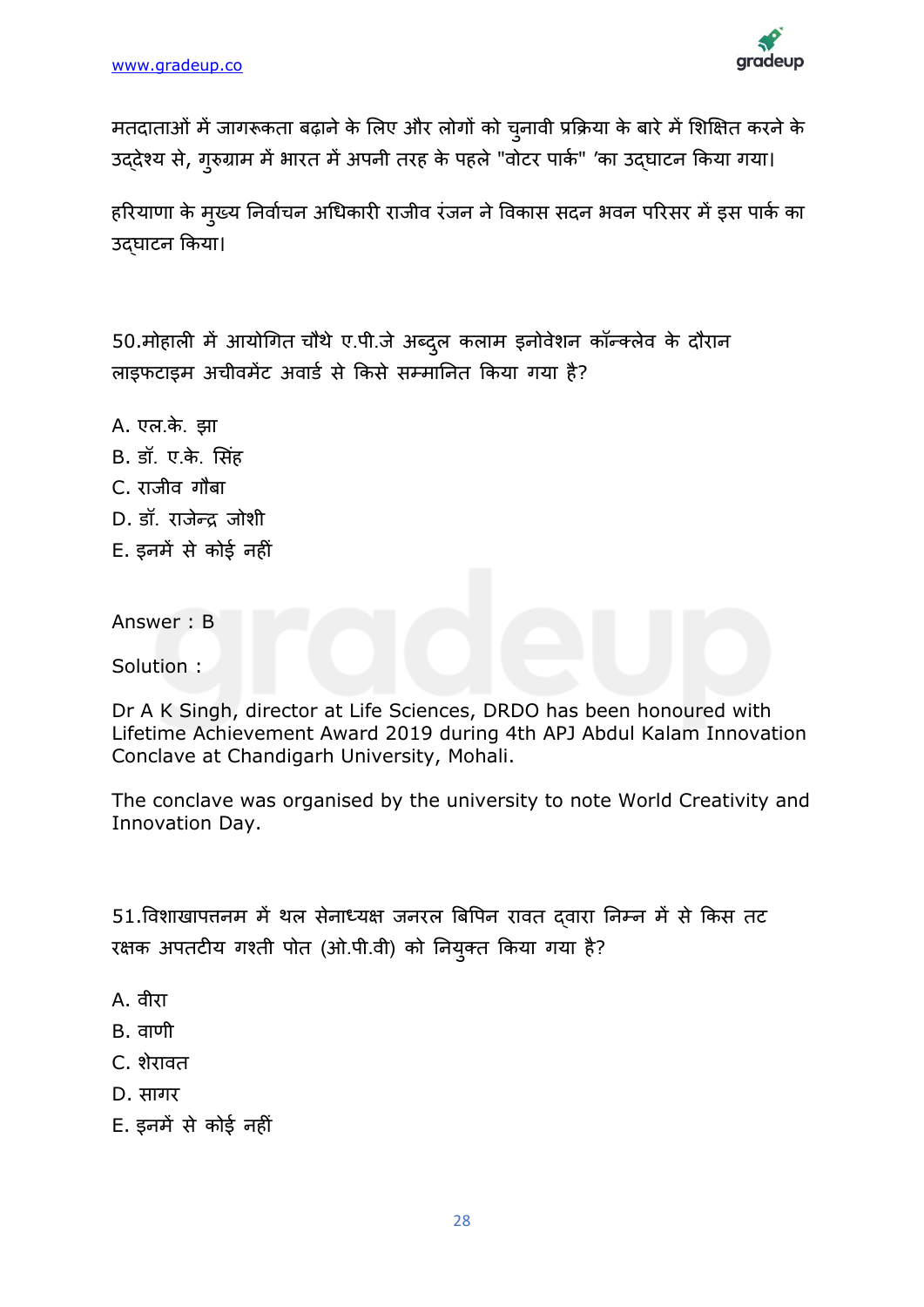

Answer : A

Solution :

Chief of Army Staff General Bipin Rawat commissioned the Indian Coast Guard Ship Veera at a ceremony held at Naval Jetty at the dockyard in Visakhapatnam.

Veera is equipped with the state-of-the-art machinery comprising an integrated bridge system, which includes advanced navigation and communication technology and integrated platform management system.

The Veera has a range of 5,000 nautical miles and can attain a sustained speed of up to 26 knots.

52.दक्षिण अफ्रीका की खिलाड़ी एलरीसा थ़नीसेन-फौरी का निधन दक्षिण अफ्रीका में एक मोटर-कार दर्घटना में हो गया। वह निम्न में से किस खेल से संबंधित थीं?

- $A$ , किकेट
- B. फुटबॉल
- C. टेबल टेनिस
- D. हॉकी
- E. इनमें से कोई नहीिं

Answer : A

Solution :

Former South Africa Women all-rounder Elriesa Theunissen-Fourie passed away in a motor-car accident in Stilfontein in North West province of South Africa.

She represented South Africa in three One-Day Internationals and one T20I in 2013.

53.ननम्न में से ककस शहर ने'विवि होम्योपैथी ट्रदिस' को चचजन्हत करने के लिए दो ट्रदिसीय सम्मेिन की मेजबानी की?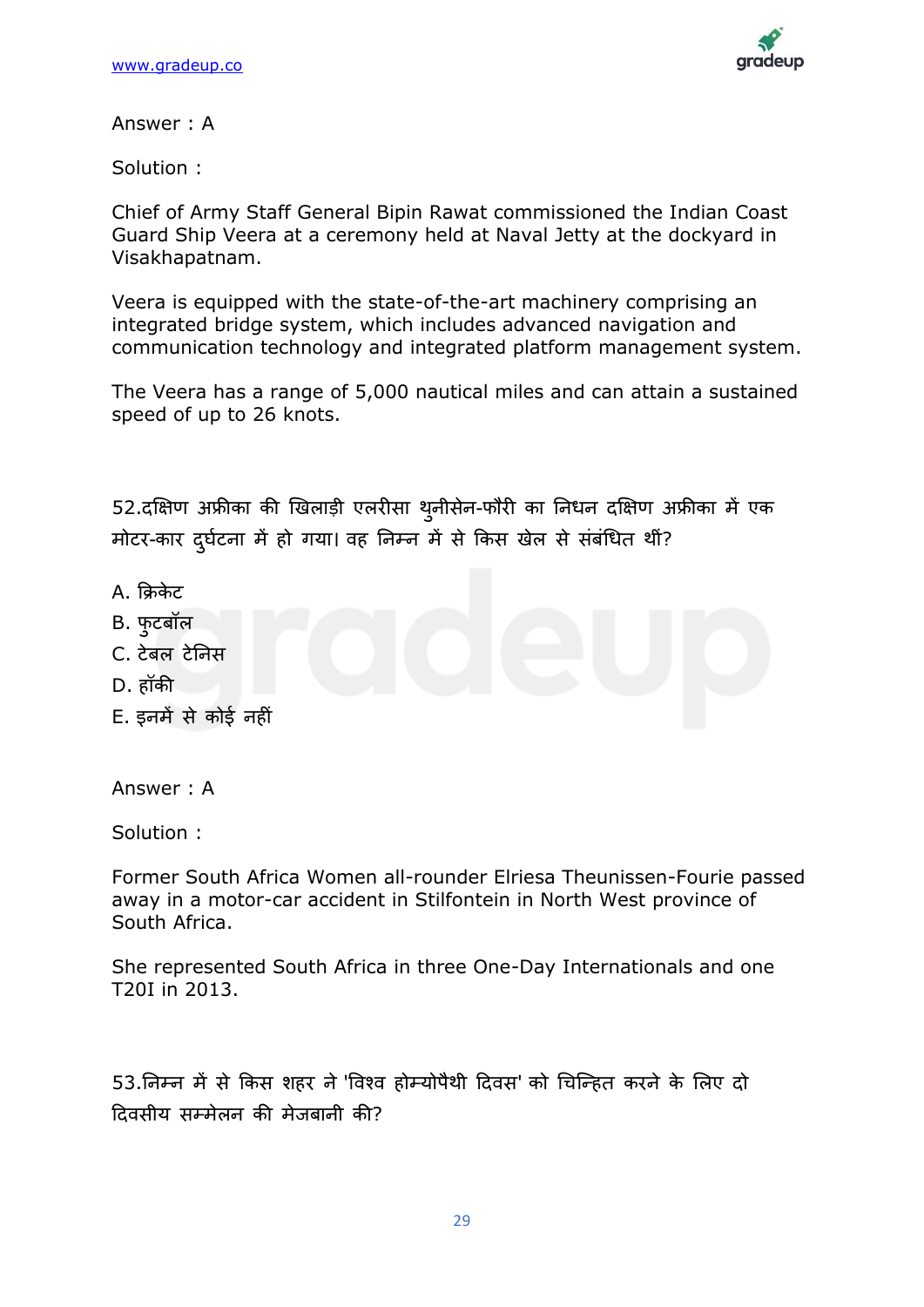[www.gradeup.co](http://www.gradeup.com/)



- A. पटना
- B. नई दिल्ली
- C. भोपाल
- D. चिंडीगढ़
- E. पुणे

Answer : B

Solution :

India hosted a two-day convention to mark the 'World Homeopathy Day'(10th- April) at Dr Ambedkar International Centre in New Delhi (9- 10th April 2019).

AYUSH awards relating to Homoeopathy for Life Time Achievement, Best Teacher, Young Scientist and Best Research paper will be conferred on this occasion.

54.भारतीय सेना में पहली बार निम्न में से कौन सी स्वदेशी आर्टिलरी बंदक पेश की गई है?

A. धन्**ष** 

- B. भारत फोर्ज गन्स
- C. ट्राजन
- D. एडवांस्ड टोड आर्टिलरी गन सिस्टम
- E. इनमें से कोई नहीिं

Answer : A

Solution :

The first indigenous long-range artillery gun 'Dhanush' has been inducted into the Indian Army.

Dhanush is a 155 mm, 45-calibre towed artillery gun with a range of 36 km and has demonstrated a range of 38 km with specialised ammunition. It is an upgrade of the existing 155m, 39 calibre Bofors FH 77 gun.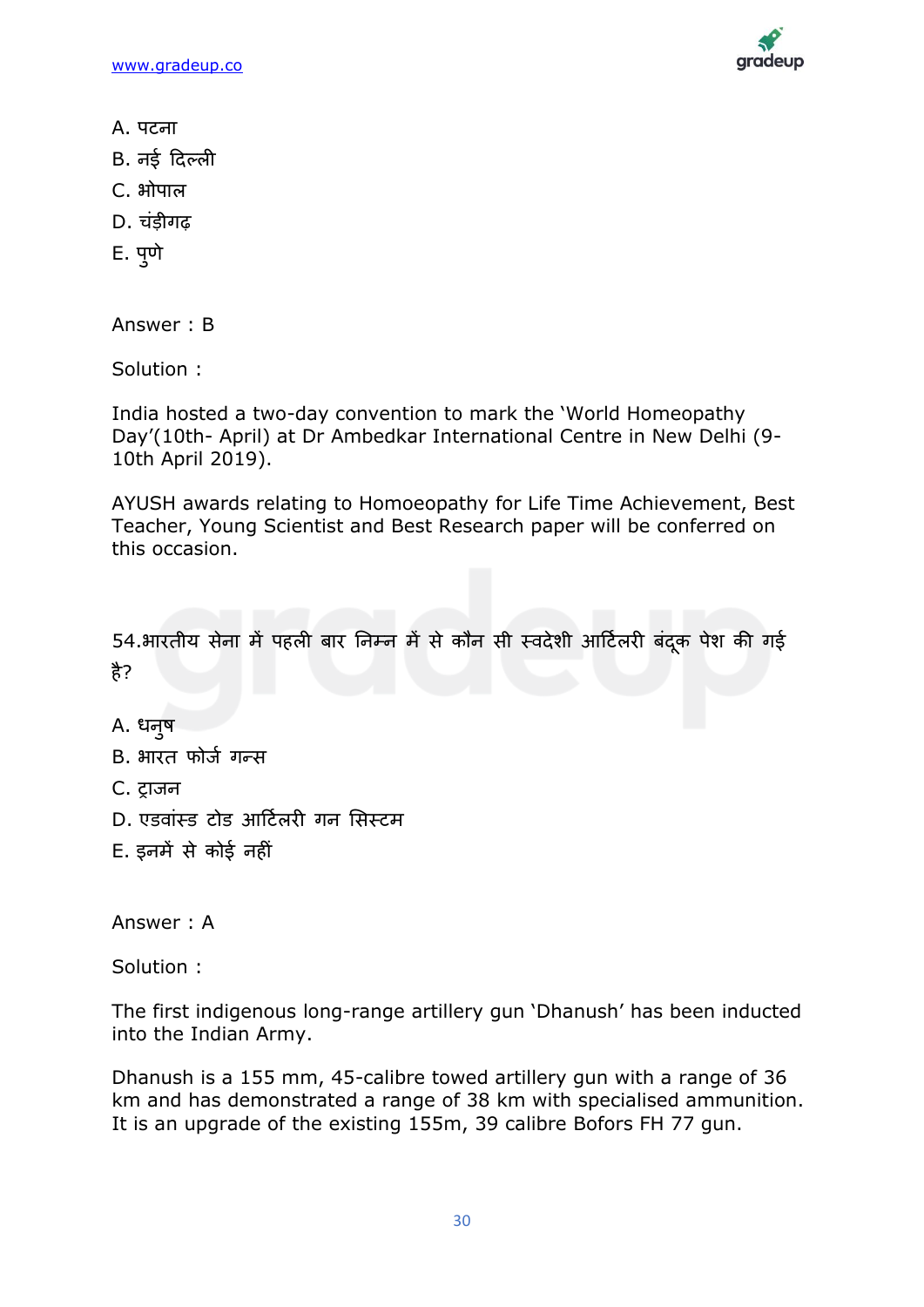

It is compatible with all North Atlantic Treaty Organisation (NATO) 155 mm ammunition system.

55.भारतीय नौसेना का नया प्रमुख किसे नियुक्त किया गया है?

- A. सुरेश मेहता
- B. देवेन्द्र कुमार जोशी
- C. निर्मल कुमार वर्मा
- D. करमबीर सिंह
- E. इनमें से कोई नहीिं

Answer : D

Solution :

Vice Admiral Karambir Singh has been appointed as the new Navy Chief.

The Chief of the Naval Staff is the commander and the highest-ranking officer in the Indian Navy.

The position is abbreviated CNS in Indian Navy cables and communication and usually held by a four-star officer in the rank of Admiral.

56.2019 वर्ल्ड हैप्पीनेस रिपोर्ट में भारत का रैंक क्या है?

A. 151

- B. 146
- C. 140
- D. 135
- E. 131

Answer : C

Solution :

 $*$  सूचकांक में भारत 140वें स्थान पर है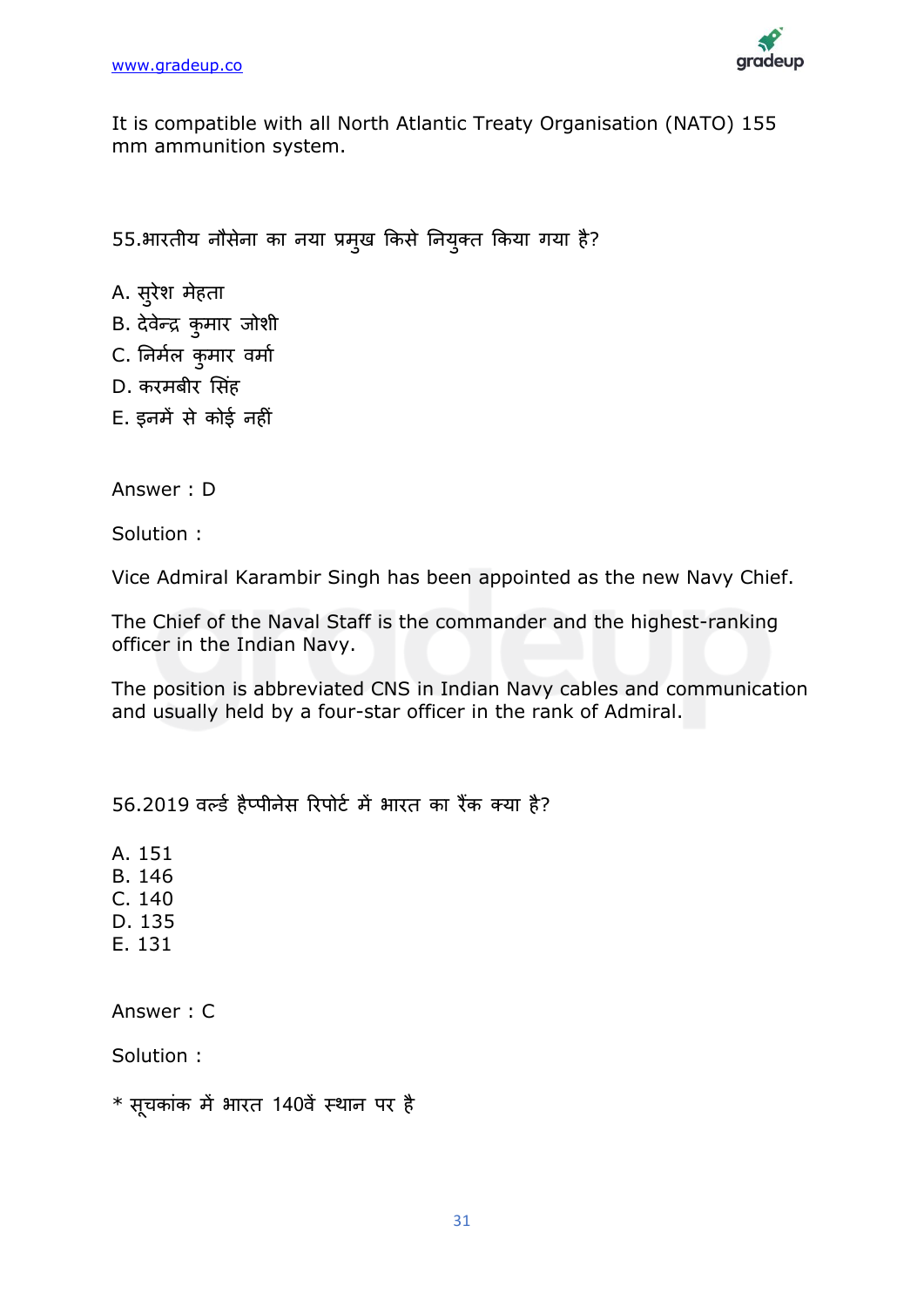

 $*$  2018 में, भारत को 133वें स्थान पर रखा गया था, लेकिन इस वर्ष इसकी रैंकिंग 140 हो गई।

 $*$  2015 में, भारत 117 स्थान पर था, 2016 में यह 118 स्थान पर था। रिपोर्टस के मुताबबक 2017 में यह जस्थनत बढ़कर 122 हो गई।

नोट:

 $*$  वर्ल्ड हैप्पीनेस रिपोर्ट 2019 ने दुनिया भर में सबसे खुशहाल और अप्रभावी देशों की सूची का खुलासा किया है।

\* फिनलैंड ने लगातार दूसरे वर्ष इस सूची में शीर्ष स्थान हासिल किया है।

 $*$  इसके बाद डेनमार्क, नॉर्वे, आइसलैंड, नीदरलैंड, स्विट्जरलैंड, स्वीडन, न्यूजीलैंड, कनाडा और ऑजस्िया का निंबर आता है।

 $*$  संयुक्त राष्ट्र सतत विकास समाधान नेटवर्क द्वारा कुल 156 राष्ट्रों का सर्वेक्षण किया गया। किसी देश के खुशी के स्तर को निर्धारित करने वाले विभिन्न कारकों में जीवन प्रत्याशा, सामाजिक समर्थन, आय, स्वतंत्रता, विश्वास, स्वास्थ्य और उदारता,अन्य शामिल हैं।

नोट:

\* दक्षक्षण सूडान दनुनया के सबसे नाखशु देशों की सूची में सबसे ऊपर है।

 $*$  इसके बाद दूसरे स्थान पर सेंट्रल अफ्रीकन रिपब्लिक, तीसरे स्थान पर अफगानिस्तान और अगले स्थानों पर तंजानिया, रवांडा, यमन, मलावी, सीरिया, बोत्सवाना और हैती हैं।

57.निम्न में से किस कंपनी ने एक वीडियो-गेम स्ट्रीमिंग प्लेटफॉर्म 'Stadia' लॉन्च किया है?

- A. सेगा गेम्स
- B. गूगि
- C. फेसबुक
- D. ट्विटर
- E. उबबसॉफ्ट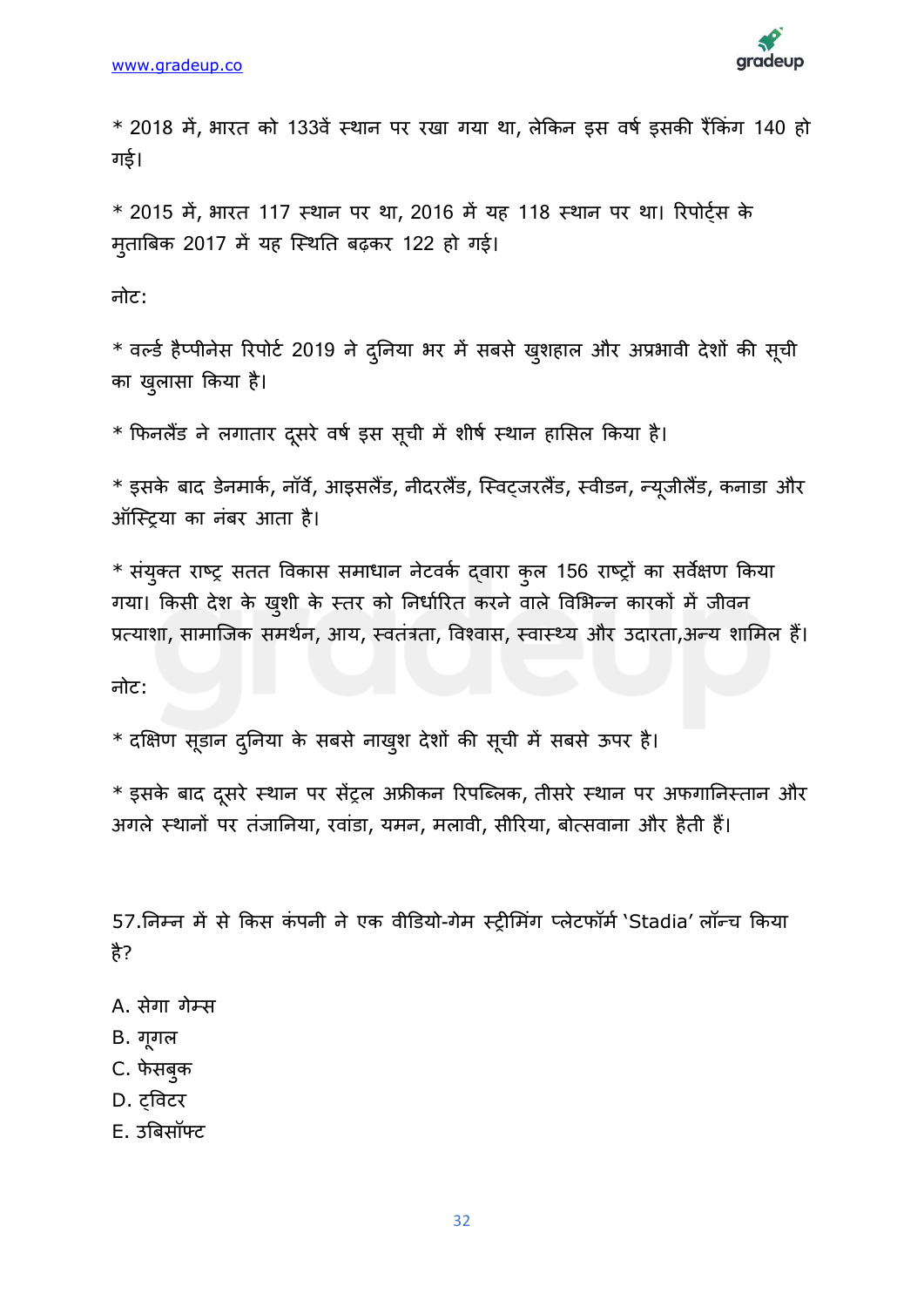

Answer : B

Solution :

\* Google unveiled a video-game streaming platform 'Stadia', positioning itself to take on the traditional video-game business.

\* The platform will store a game-playing session in the cloud and lets players jump across devices operating on Google's Chrome browser and Chrome OS, such as Pixel phones and Chromebooks.

\* Google made the announcement at the Game Developers Conference in San Francisco.

58.वार्षिक मर्सर क्वालिटी ऑफ लिविंग सर्वेक्षण के अनुसार, कौन सा शहर दुनिया में रहने के लिए सबसे अच्छा स्थान है?

- A. लक्समबर्ग
- B. ज्यररकू
- C. वियना
- D. कफनिैंड
- E. ऑकिैंड

Answer : C

Solution : ● The Austrian capital Vienna topped the new Mercer Quality of Living Survey.

• Thirteen out of the world's 20 best places to live are in Europe.

• Zurich, Switzerland's biggest city, came in second place for overall quality of living, followed by Auckland, Munich and Vancouver in joint third place.

• Luxembourg was named as the safest city in the world, followed by Helsinki in Finland and the Swiss cities of Basel, Bern and Zurich.

Note:

● Mercer's annual index ranks 231 cities around the world on factors including political stability, crime, personal freedoms, healthcare, education, housing, recreation and public transport.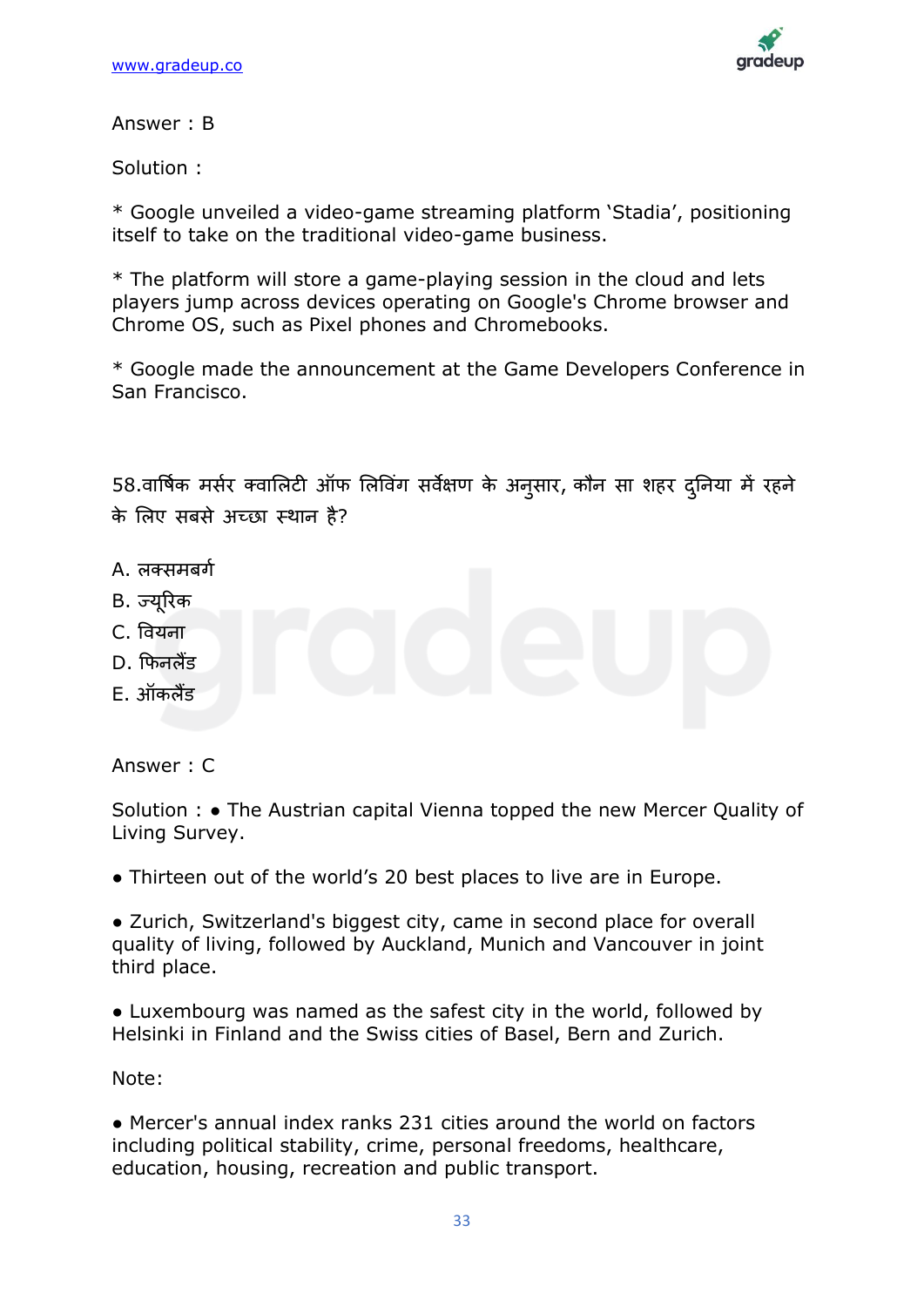

World's 3 best cities for quality of living

- Vienna, Austria
- Zurich, Switzerland,
- Vancouver, Canada, Munich, Germany, Auckland, New Zealand (tie)

World's 3 worst cities for quality of living

- Baghdad, Iraq,
- Bangui, Central African Republic and
- Sana'a, Yemen

59.किस कंपनी ने हाल ही में अपने इंस्टेंट मैसेजिंग मोबाइल ऐप 'Allo' को बंद करने की घोिणा की?

- A. फेसबक
- B. याहू
- C. ट्विटर
- D. गुगल
- E. माइक्रोसॉफ्ट

Answer : D

Solution :

• Google Allo instant messaging mobile app finally shutting down.

• The 'Allo app' uses phone numbers as identifiers, and allows users to exchange messages, files, voice notes and images.

• Google Allo (launched in 2016) was an instant messaging mobile app by Google for the Android and iOS mobile operating systems, with a web client available on Google Chrome, Mozilla Firefox, and Opera.

60.ननम्न में से कौन सा देश अिंतराडष्िीय आपराचधक न्यायािय (ICC) का 124िािं सदस्य बन गया है?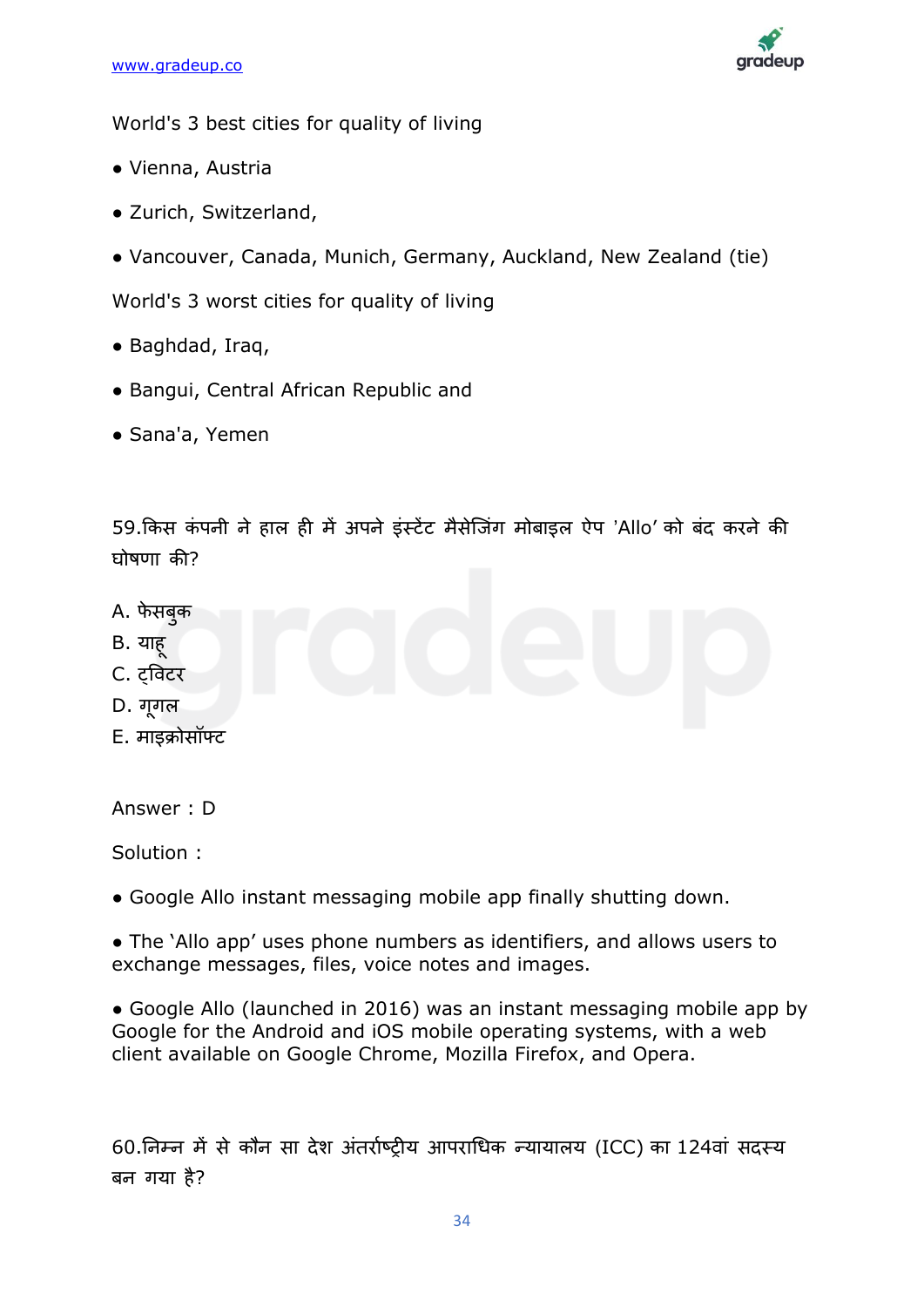[www.gradeup.co](http://www.gradeup.com/)



- A. इज़राइल
- B. लीबिया
- C. चीन
- D. कतर
- E. मिेलशया

Answer : E

Solution : Malaysia has become the 124th member of the International Criminal Court (ICC).

The ICC is the world's only permanent war crimes court and aims to prosecute the worst abuses when national courts are unable or unwilling.

The International Criminal Court (ICC) is an intergovernmental organization and international tribunal that sits in The Hague in the Netherlands, establishment in 2002.

| 61.भारत का पहला ब्लॉकचेन जिला में स्थित है। |  |  |
|---------------------------------------------|--|--|
| A. महाराष्ट्र                               |  |  |
| B. मध्य प्रदेश                              |  |  |
| C. केरल                                     |  |  |

- 
- D. तेलंगाना
- E. आिंध्र प्रदेश

Answer : D

Solution : **Telangana** to have India's first blockchain district; woos firms with incentives.

Telangana State Information Technology, Electronics and Communication department (ITE&C) signed Memorandum of Understanding (MoU) with Tech Mahindra to launch India's first Blockchain district. The MoU was signed at International Blockchain Congress 2018 held in Hyderabad.

## **Blockchain district**

It will be centre of excellence, incubator and process development for emerging technology with innovative infrastructure and facilities to foster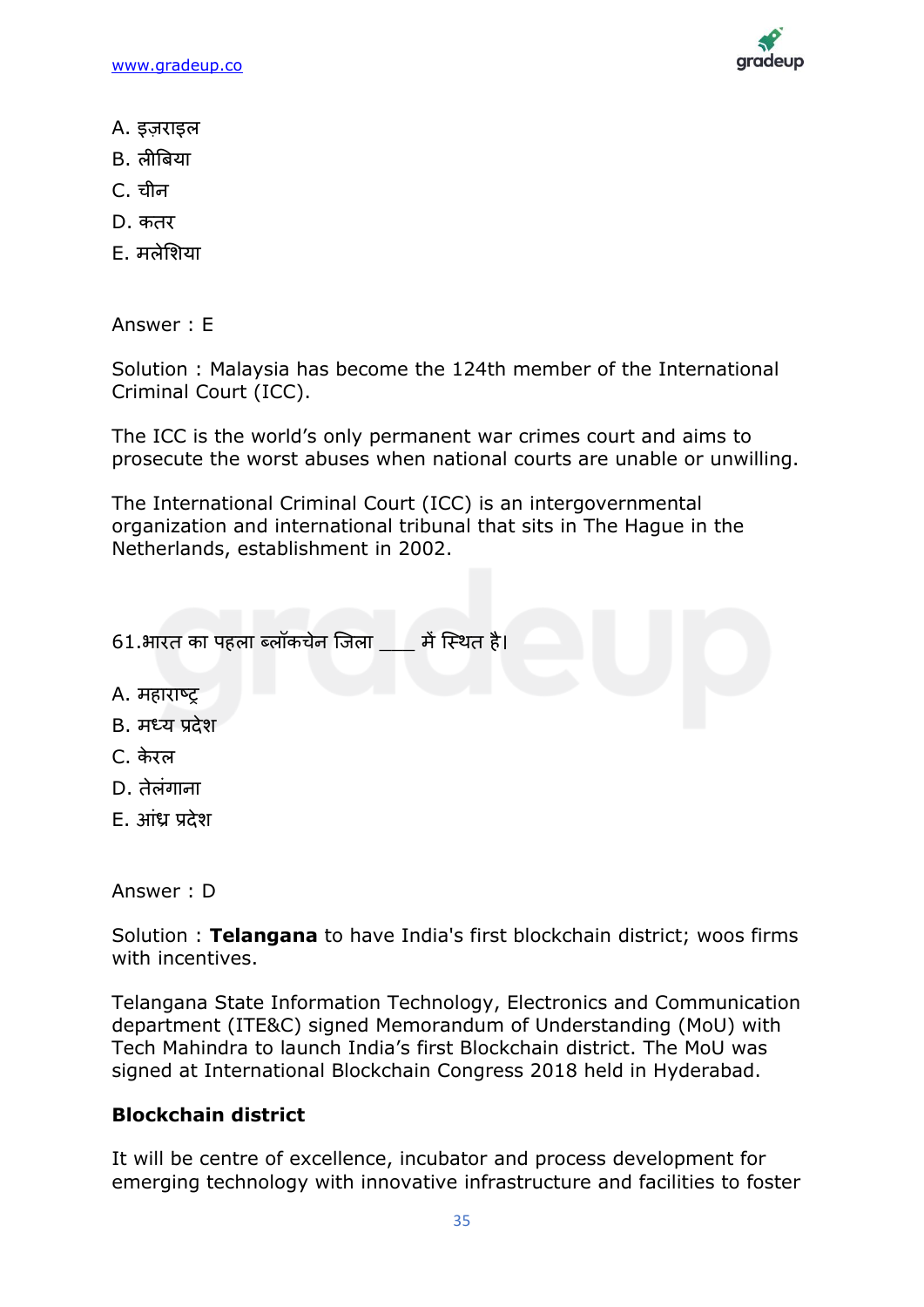

growth of Indian blockchain start-ups and companies. Tech Mahindra as its founding member will provide platform and technology assistance to all incubators in it. It will also empower accelerators to develop and solve market problems across its global customer ecosystem. Telangana ITE&C Department will provide regulatory and policy support to enable and promote Blockchain growth both in India and globally.

62.निम्न में से किस राज्य की पुलिस ने भारत के पहले ह्यूमनॉइड पुलिस रोबोट 'KP-BOT' को पुलिस में शामिल किया है?

- A. बबहार पुलिस
- B. असम पुलिस
- C. केरल पुलिस
- D. गुजरात पुलिस
- E. उत्तर प्रदेश पुलिस

Answer : C

Solution :

Kerala Chief Minister, Pinarayi Vijayan has inaugurated India's first Humanoid Police Robot 'KP-BOT' at the Police Headquarters in Thiruvananthapuram, Kerala.

The robot's gender is declared female (ranked as Sub-Inspector) keeping in mind women empowerment and gender equality.

63.नागालैंड राज्य के पहले लोकायुक्त के रूप में किसे नियुक्त किया गया है?

- A. जजस्टस उमा नाथ लसिंह
- B. जस्टिस वाई.वी. चंद्रचड़
- C. जजस्टस आर.एस. पाठक
- D. जजस्टस आर.के . अग्रिाि
- E. जस्टिस भूवनेश्वर प्रसाद सिन्हा

Answer : A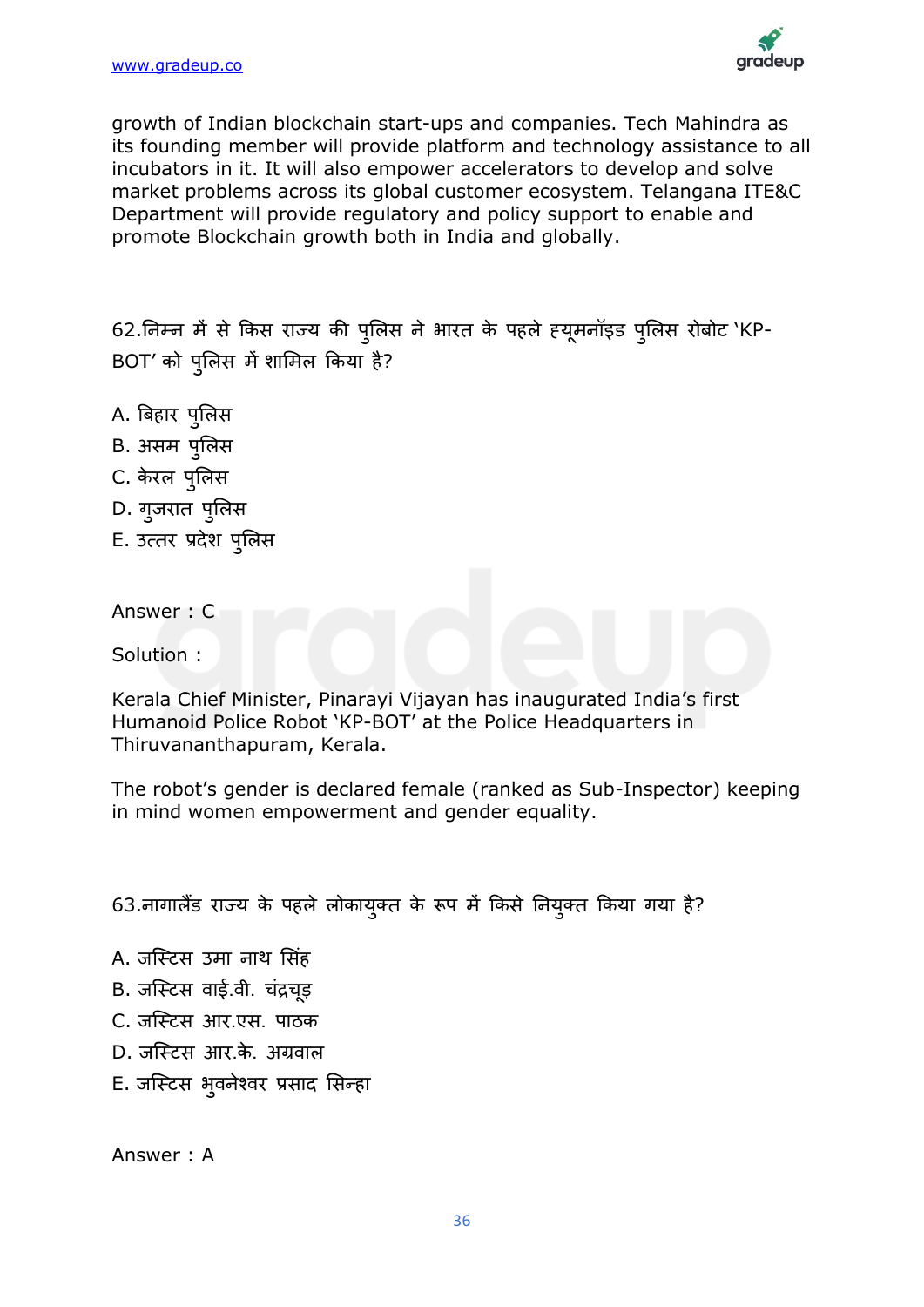

Solution :

Retired Justice Uma Nath Singh has taken oath as the First Lokayukta of Nagaland for a term of five years or till, age of 70-years.

The 'Lokayukta' is an anti-corruption ombudsman organization in the Indian states.

Once appointed, Lokayukta can-not be dismissed nor transferred by the government and can only be removed by passing an impeachment motion by the state assembly.

64.भारत की सबसे तेज स्वदेशी टेन का नाम क्या है जो नई दिल्ली से वाराणसी रेलवे स्टेशन तक चलती है?

- A. जय दहिंद एक्सप्रेस
- B. जय भारत एक्सप्रेस
- C. शांति एक्सप्रेस
- D. वंदे भारत एक्सप्रेस
- E. गंगा यमुना एक्सप्रेस

Answer : D

Solution :

India's fastest indigenous train which runs from New Delhi to Varanasi railway station is known as - 'Vande Bharat Express' (earlier, Train 18).

It is a train built completely in India by Indian engineers in a span of 18 months and it is an example that it is possible to make world-class trains under Make in India.

The 16-coach train has been built by the Integral Coach Factory, Chennai and covers the distance in 8 hours.

65.भारत के निम्न में से किस पर्व राष्ट्रपति को वर्ष 2019 के लिए 'भारत रत्न' से सम्मानित क्रकया गया है?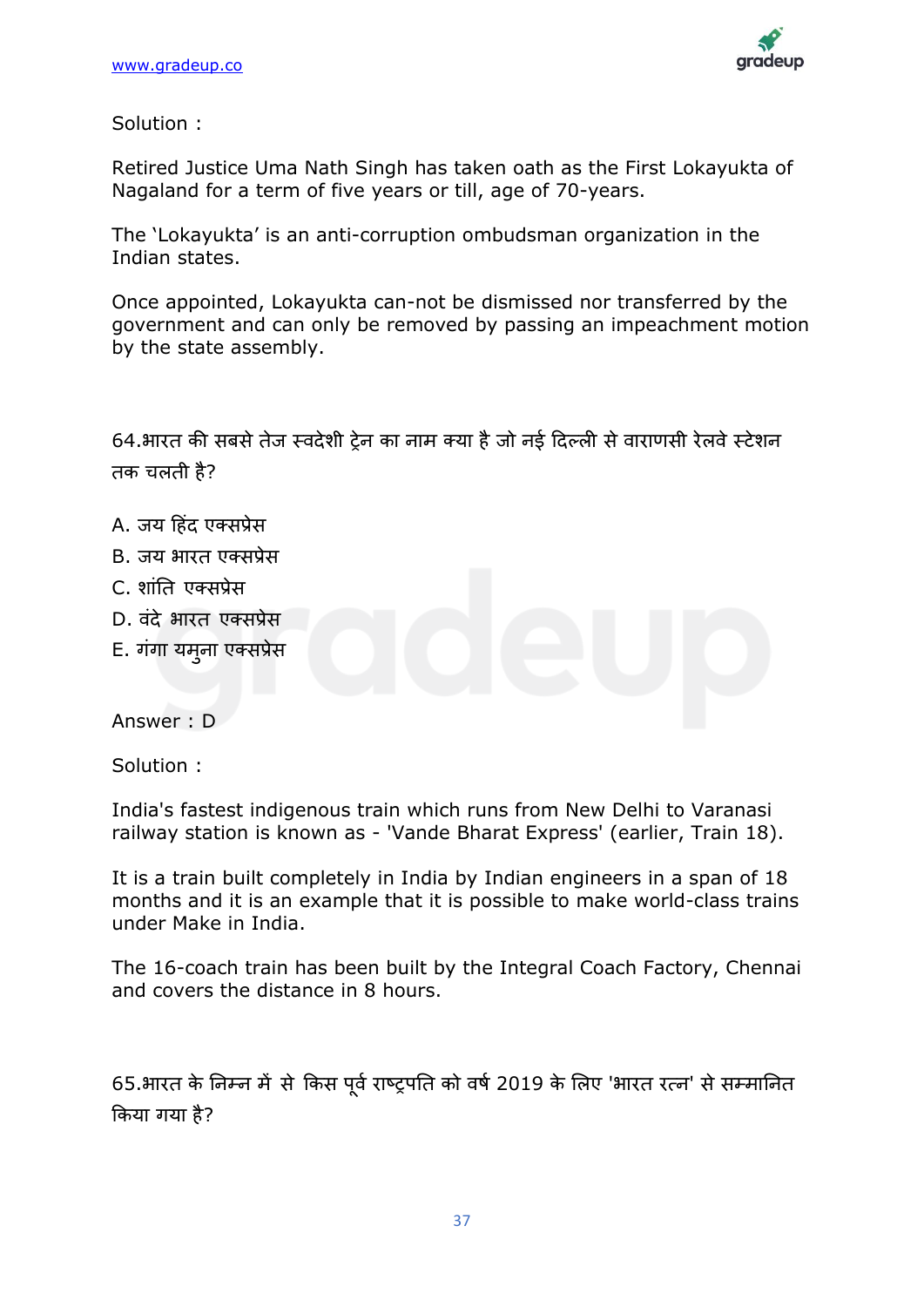

- A. ज्ञानी जैल सिंह
- B. प्रतिभा देवीसिंह पाटिल
- C. आर. िेंकटरमन
- D. प्रणब मुखजी
- E. शंकर दयाल शर्मा

Answer : D

Solution :

Former president Pranab Mukherjee, Nanaji Deshmukh (Bharatiya Jana Sangh leader) and Bhupen Hazarika (singer) conferred the country's highest civilian award Bharat Ratna for the year 2019.

Pranab Mukherjee (known as 'Pranab Da') was the president between 2012 and 2017.

Former Prime Minister Atal Bihari Vajpayee and founder of Banaras Hindu University Madan Mohan Malviya were given the award by the Narendra Modi government in 2015.

66.ग्लोिल टैलेंट कॉजम्पदटदटव इिंडेक्स (GTCI) 2019 मेंभारत का रैंक क्या है?

A. 81

B. 59

C. 80

D. 73

E. 79

Answer : C

Solution : • India ranked at 80th positions on the Global Talent Competitive Index (GTCI) 2019.

• The index is released by INSEAD business school in partnership with Tata Communications and Adecco Group.

• China emerged as the best performer among the BRICS countries, with an overall position of 45th.

• Switzerland topped the index which is followed by Singapore and the US.

• Last year in 2018, India was ranked at 81st position.

• The report measures levels of Global Talent Competitiveness by looking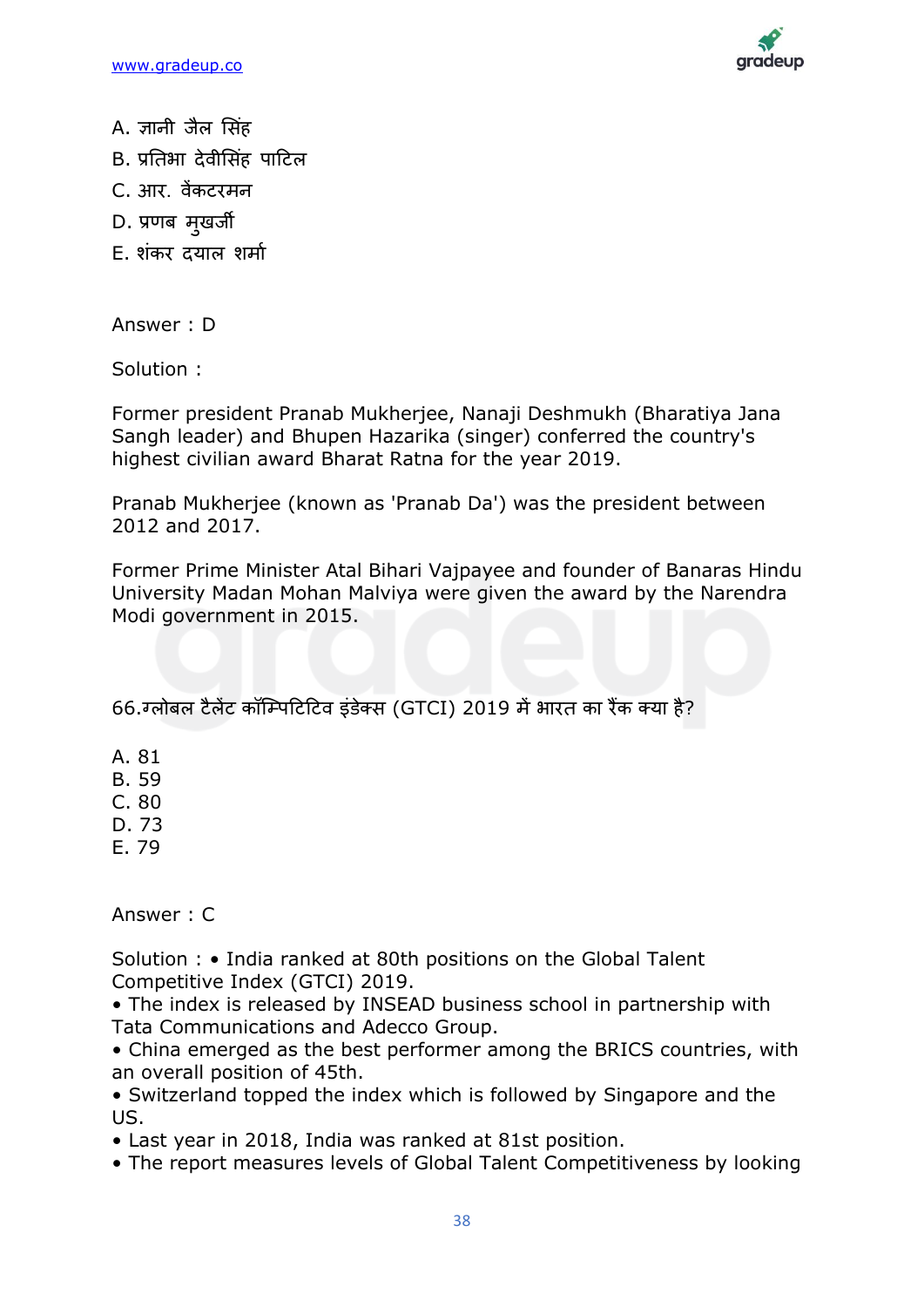

at 68 variables such as ease of ease of hiring, gender earnings gap, and prevalence of training in firms.

67.24 जनवरी, 2019 को, भारतीय अंतरिक्ष अनुसंधान संगठन (इसरो) ने श्रीहरिकोटा, आंध्र प्रदेश में सतीश धवन अंतरिक्ष केंद्र से एक छात्र उपग्रह लॉन्च किया। छात्र उपग्रह के नाम की पहचान करें?

- A. Microsat-R
- B. Bharat V
- C. SmallSat
- D. Cartosat- R
- E. Kalamsat

Answer : E

Solution :

\* The Indian Space Research Organisation (ISRO) launched a students' satellite Kalamsat and an imaging satellite Microsat-R from the Satish Dhawan Space Centre in Sriharikota on 24<sup>th</sup> January 2019.

\* Kalamsat is a payload developed by students and Chennai based Space Kidz India for the first time.

\* The Microsat-R satellite is meant for the Defence Research and Development Organisation (DRDO) purposes.

68.भारतीय अंतरिक्ष अनुसंधान संगठन (इसरो) ने सफलतापूर्वक कौन सा उपग्रह लॉन्च किया है जिसे सैन्य उददेश्यों के लिए बनाया है?

A. Microsat-R

- B. Kalamsat
- C. SmallSat
- D. Cartosat- R
- E. Bharatsat

Answer : A

Solution :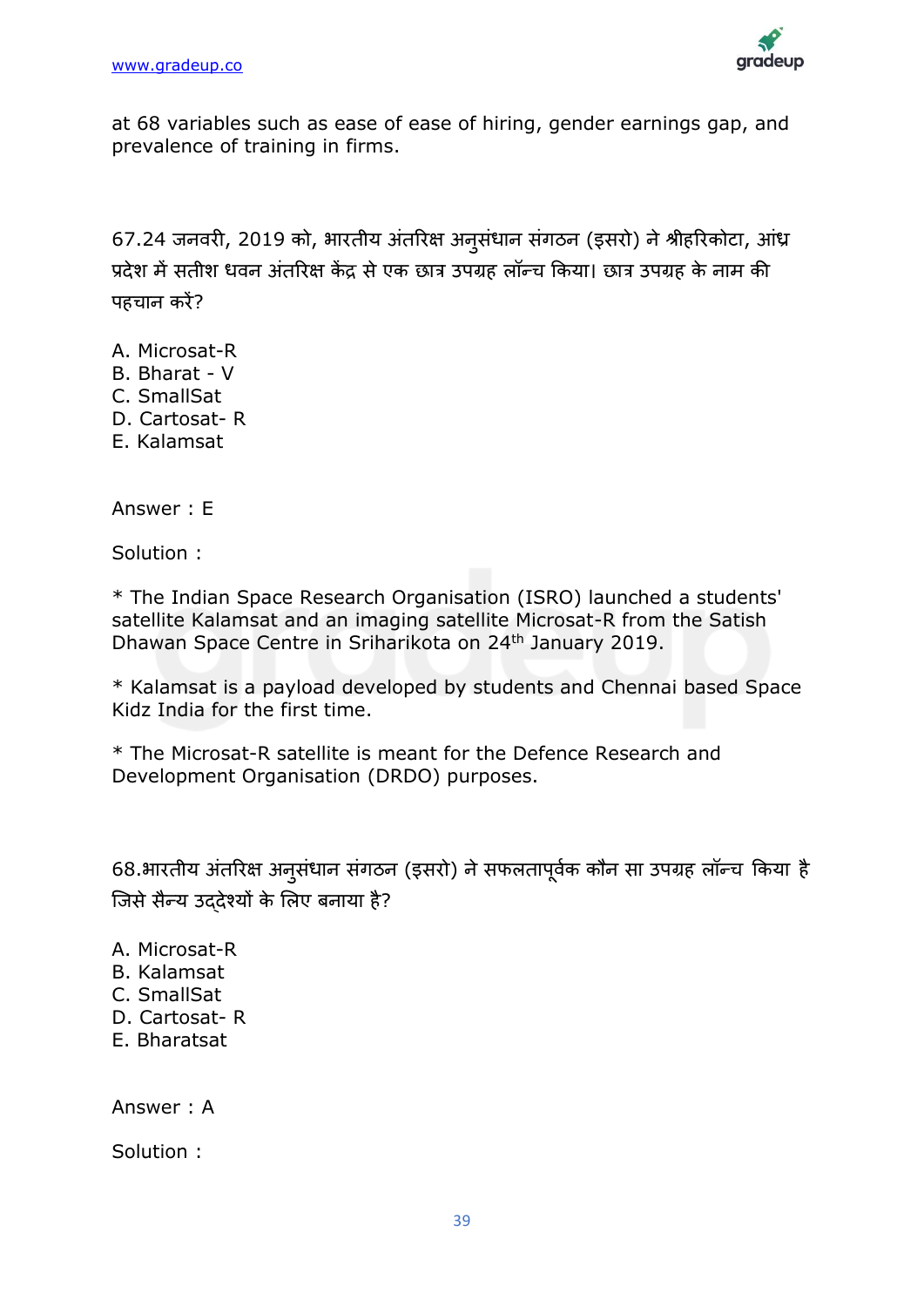

\* On 24th January 2019, the Indian Space Research Organisation (ISRO) successfully launched Microsat-R an imaging satellite meant for military purposes.

\* PSLV-C44 has successfully placed Microsat-R into its intended orbit.

\* Microsat-R is an small Indian earth observation satellite built for the Indian military Defence Research and Development Organization (DRDO).

\* The satellite has a launch mass of 740 kg and will be orbit the earth at a height of 274 km, much lower than the Cartosat satellites to increase resolution.

\* Reportedly it was built by a handful of DRDO laboratories, not by ISRO.

69.किस उत्तर-पूर्वी राज्य सरकार ने पक्के हॉर्नबिल फेस्ट को 'राज्य महोत्सव' घोषित किया?

- A. मणिपुर
- B. असम
- $C$  नागा $\vec{a}$ ंद
- D. अरूणाचल प्रदेश
- $F.$  सिक्किम

Answer : D

Solution :

• The Chief Minister of Arunachal Pradesh 'Pema Khandu' has declared Pakke Paga Hornbill Festival (PPHF) as the 'State Festival' at Seijosa in East Kameng district at Arunachal Pradesh.

● Arunachal Pradesh Forest Department will fund the festival from 2020 and permanent infrastructure will be constructed for the festival ground.The PPHF festival was celebrated first time in 2015 to recognize the role played by the resident Nyishi tribe in conserving hornbills in the Pakke Tiger

● Reserve (PTR).

● Pakke Paga Hornbill Festival (PPHF) is only conservation festival of Arunachal Pradesh.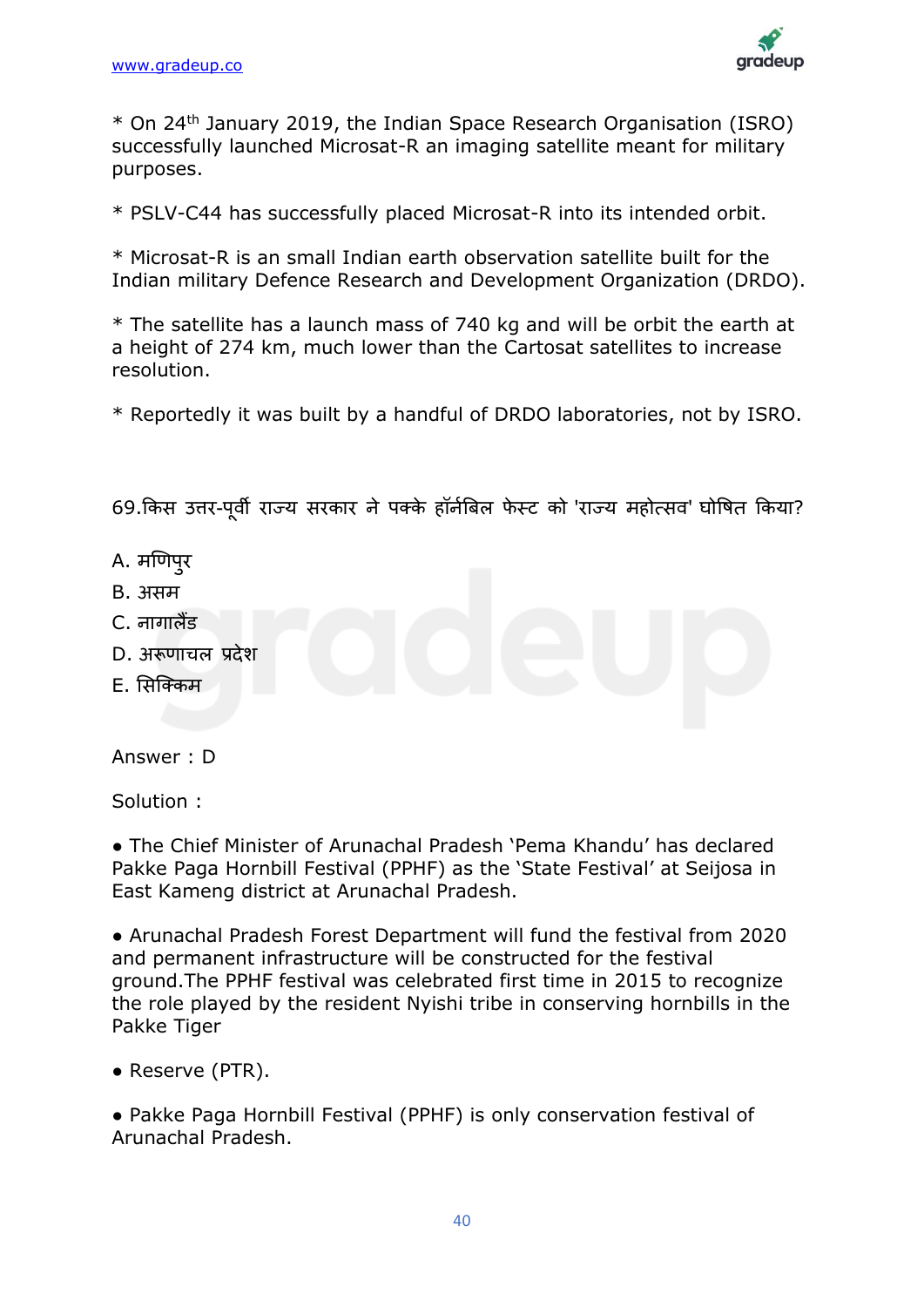

70.निम्न में से किस राज्य सरकार ने 'वन फ़ैमिली वन जॉब' योजना शुरू की है?

- A. पंजाब
- B. हररयाणा
- C. ससजक्कम
- D. असम
- E. ओडडशा

Answer : C

Solution : Sikkim Chief Minister Pawan Kumar Chamling has launched the 'One Family One Job' scheme in Gangtok.

Now, Sikkim has become the first state in the country to carry out such a programme for the people entitling them to state government employee benefits.

Under this Scheme, every family one government job has been allotted.

71.सामान्य श्रेणी के आर्थिक रूप से कमजोर वर्ग (EWS) को 10% कोटा लागू करने वाला पहला भारतीय राज्य कौन बन गया है?

- A. बिहार
- B. असम
- C. उत्तर प्रदेश
- D. गुजरात
- $E.$   $\overline{3}$  $\overline{1}$  $\overline{5}$  $\overline{3}$  $\overline{1}$  $\overline{5}$

Answer : D

Solution :

सामान्य श्रेणी के गरीब उम्मीदवारों के लिए 10% आरक्षण लागू करने के लिए सरकार के ऐतिहासिक और अभूतपूर्व निर्णय को लागू करने वाला गुजरात पहला राज्य है। सामान्य वर्ग के आर्थिक रूप से कमजोर वर्ग के लिए यह 10% कोटा एस.सी., एस.टी. और ओ.बी.सी. के लिए मौजूदा 49% कोटे के अतिरिक्त होगा।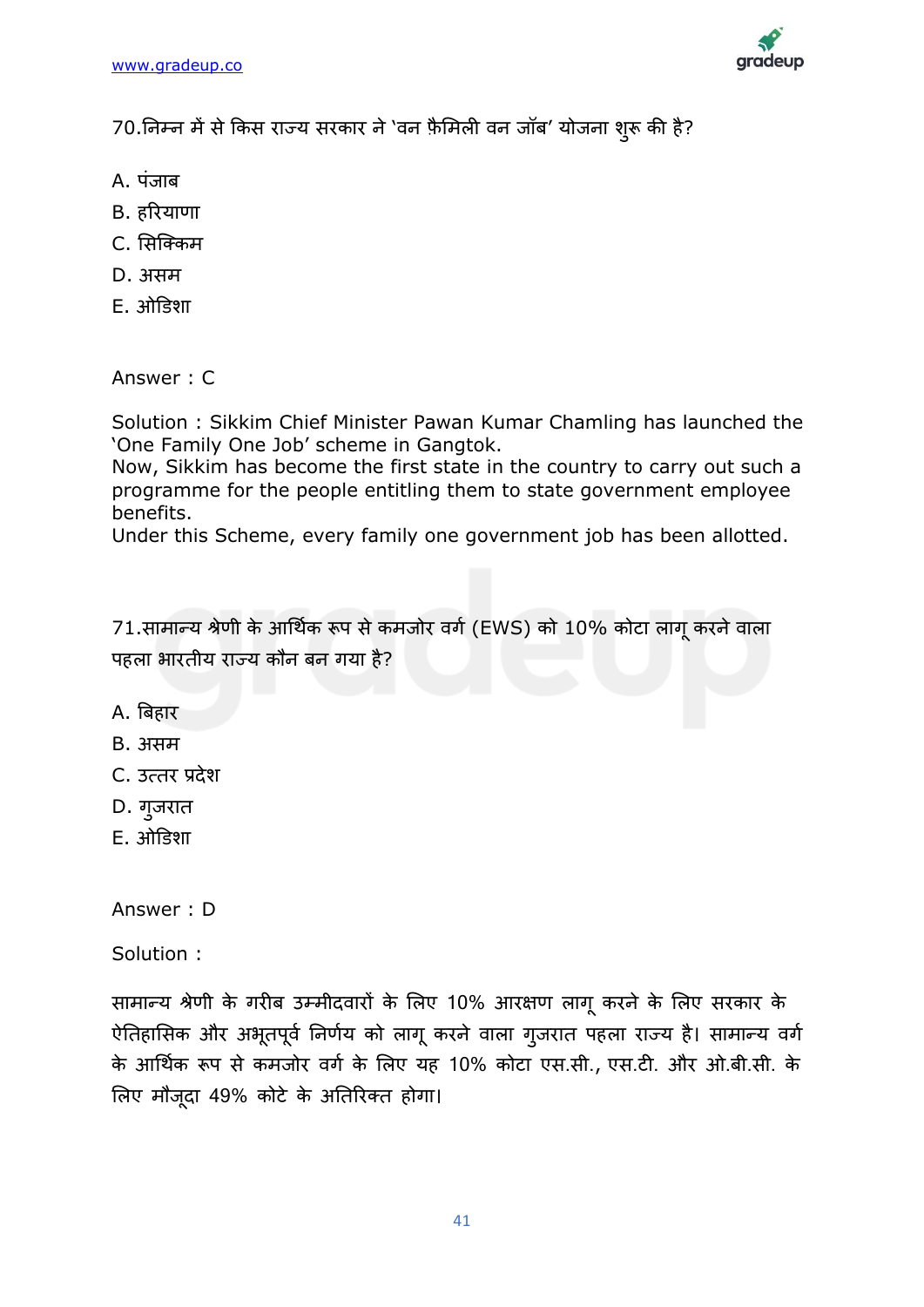

केंद्र सरकार ने आर्थिक और कमजोर वर्गों के लिए 10% आरक्षण को शामिल करते हुए अनुच्छेद 15 और 16 के संशोधन के बाद भारत के संविधान के मार्गदर्शक सिद्धांतों के अनुच्छेद 46 के अंतर्गत यह निर्णय लिया था।

72.नईं दिल्ली में आयोजित विश्व पुस्तक मेला 2019 का विषय क्या था?

- A. Cultural Diversity
- B. Books for Readers with Special Needs
- C. Digital India
- D. Environment and Climate Change
- E. Culture of Reading

Answer : B

Solution :

 $*$  विश्व पुस्तक मेला 2019 का विषय 'Books for Readers with Special Needs' है और शारजाह गेस्ट ऑफ ऑनर्स देश है।

 $*$  केंद्रीय मानव संसाधन विकास मंत्री प्रकाश जावड़ेकर ने नई दिल्ली के प्रगति मैदान में नौ दिवसीय विश्व पुस्तक मेले (27वें) का उदघाटन किया।

73.किस देश के विशेष बल समूह ने हैदराबाद में भारत के राष्ट्रीय सुरक्षा गार्ड (NSG) के साथ संयुक्त अभ्यास किया?

- A. रूस
- B. जापान
- C. संयुक्त राज्य अमेरिका
- D. जर्मनी
- E. फ्ािंस

Answer : C

Solution :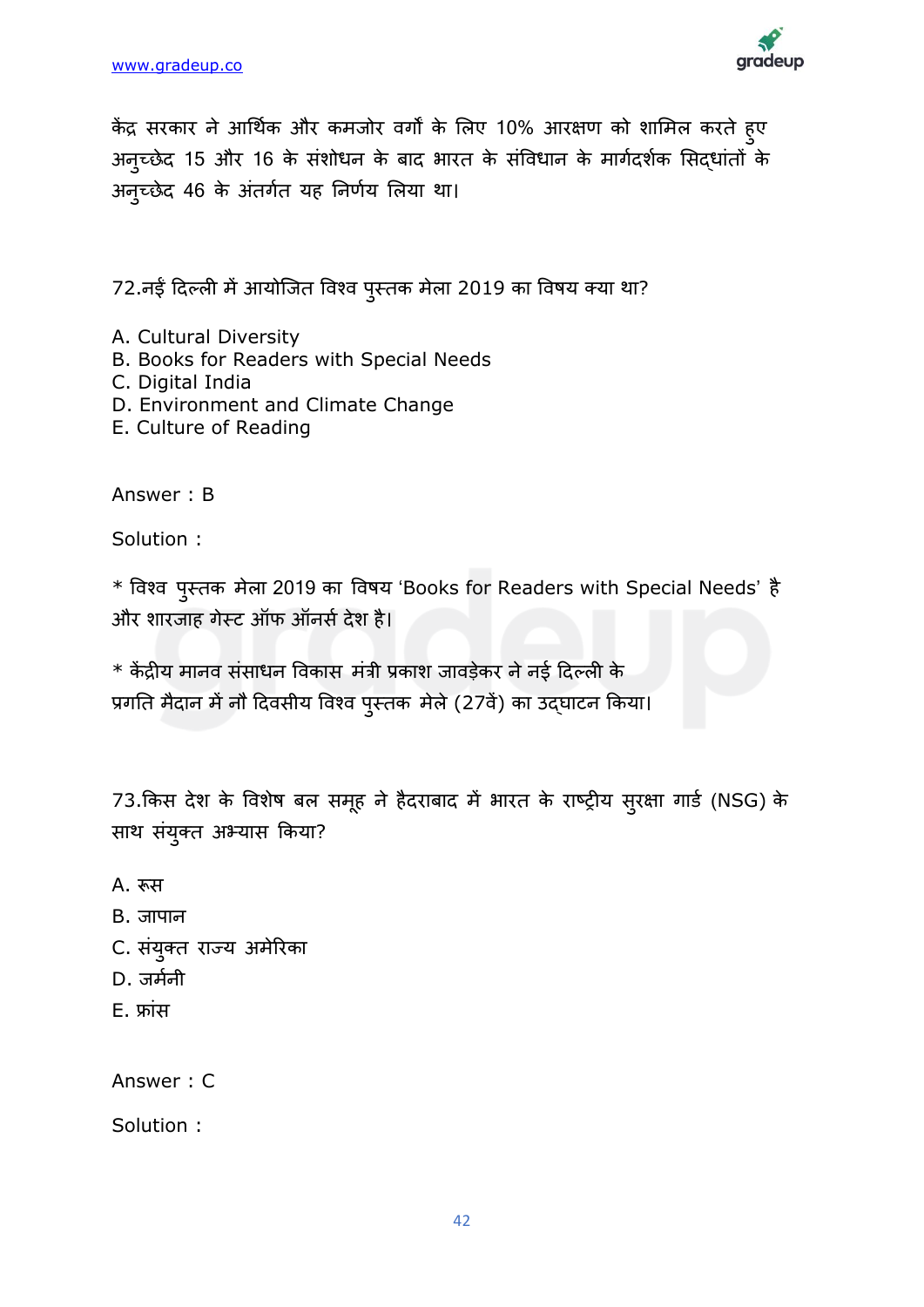

● The United States Special Forces Group stationed in Japan involved in a joint exercise with India's National Security Guard (NSG) in Hyderabad.

• The US forces are from the 1st Battalion, 1st Special Forces Group stationed out of Okinawa in Japan.

• The overall aim of the program was to enhance professionalism and the ability to operate together during times of crisis.

74.निम्न में से किस बैंक ने "एम.एस.एम.ई के लिए स्मार्ट एज" लॉन्च किया है?

- A. आई.सी.आई.सी.आई बैंक
- B. एजक्सस बैंक
- C. येस बैंक
- D. भारतीय स्टेट बैंक
- E. यूननयन बकैं ऑफ इिंडडया

Answer : C

Solution : 'Yes Bank' has launched a program named "Smart Edge for MSMEs" under which it will offer secured working capital loan between Rs 1 crore to Rs 3 crore to MSME.

75.निम्न में से किस नगर निगम ने भारत का पहला गारबेज (कचरा) कैफे लॉन्च किया है?

- A. पटना नगर ननगम
- B. अहमदाबाद नगर ननगम
- C. सूरत नगर ननगम
- D. अंबिकापुर नगर निगम
- E. इनमें से कोई नहीिं

Answer : D

Solution :

The Municipal Corporation of Ambikapur has launched India's first garbage café at Ambikapur city in Chhattisgarh.